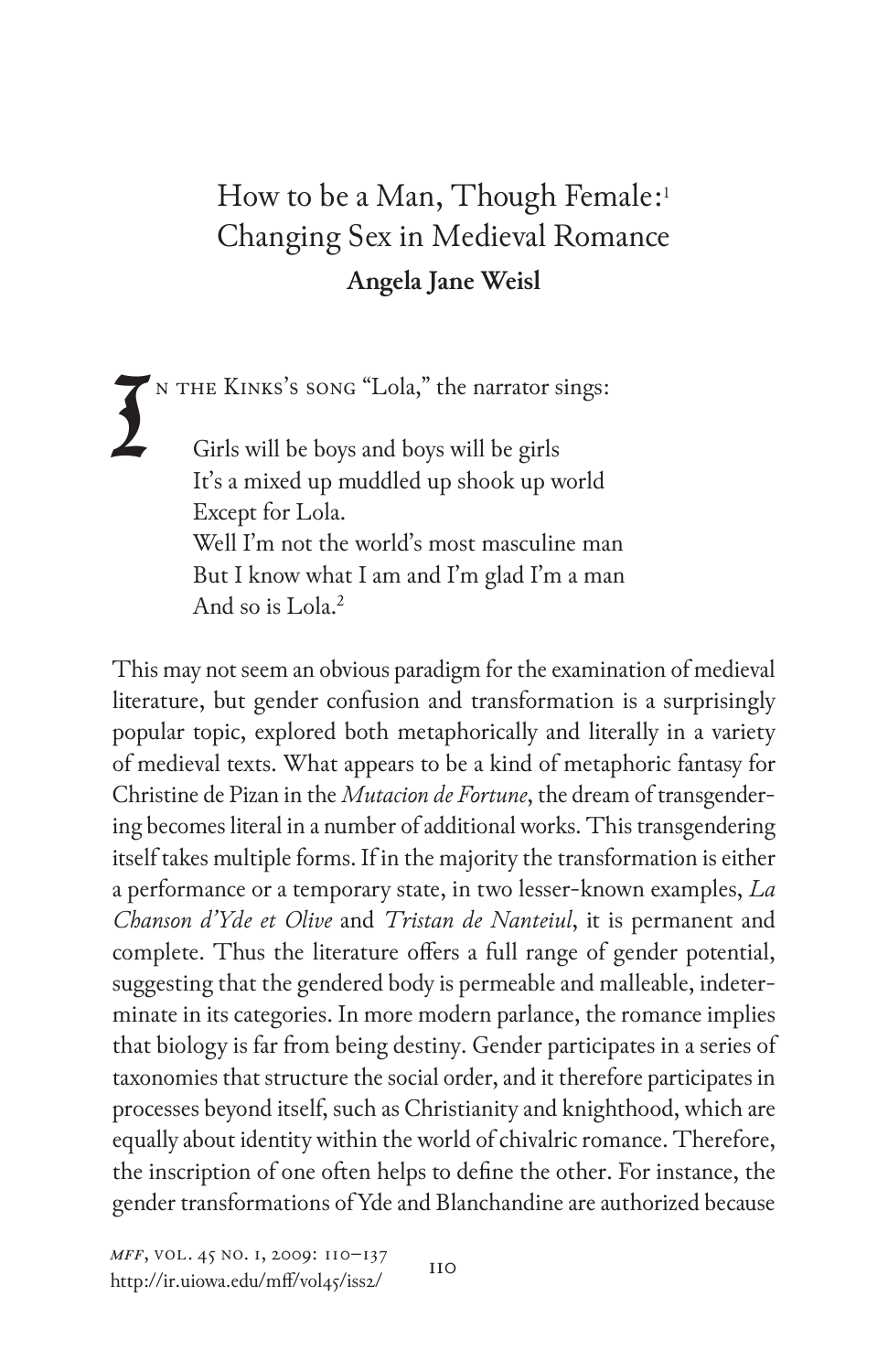they take place within a specifically Christian context. Additionally, because knighthood is so explicitly defined in terms of gender, the women who pass as men in these stories are able to do so because of the rigid understandings of what masculinity means. However, in undoing the basic term of masculinity (maleness), these transforming figures destabilize the term's meaning while reinforcing its function. Like all other forms of transformation and hybridity—animal and monstrous transformation and conversion, for example—these sex changes help undo a series of seemingly fixed categories and meanings, complicating that which the material seems to define.

 Christine de Pizan's *Mutacion de Fortune* offers one of medieval literature's most memorable sex changes. Anxious and alone after the death of her husband, Christine imagines herself cast out to sea in a boat she cannot control. After striking a rock and capsizing the ship, Christine awakens and says, "Je m'esveillay et fu le cas / el qu'incontenent et sanz doubte / Transmuee me senti toute " (*Mutacion*, 51-53): ("I woke up immediately / There is no doubting it— / I was changed all over"). She adds:

Si me senti trop legiere Que ne souloye et que ma chiere Estoit muee et enforcie Et m voix forment engrossie Et corp plus dur et plus isnel, Mais choit de mon doy fu l'anel Qu'y meneüs donné m'avoit, Don't me pesa, et bien deoit, Car je l'amoie cherement. Plus ne me tins en la parece De plour, qui croissout ma destrece. Fort et hardi cuer me trovay, Dont m'esbahi, mas j'esprouvay Que vray home fus devenu; (Mutacion, 1347-1361)<sup>3</sup>

[My appearance was altered and made stronger, My voice became deeper,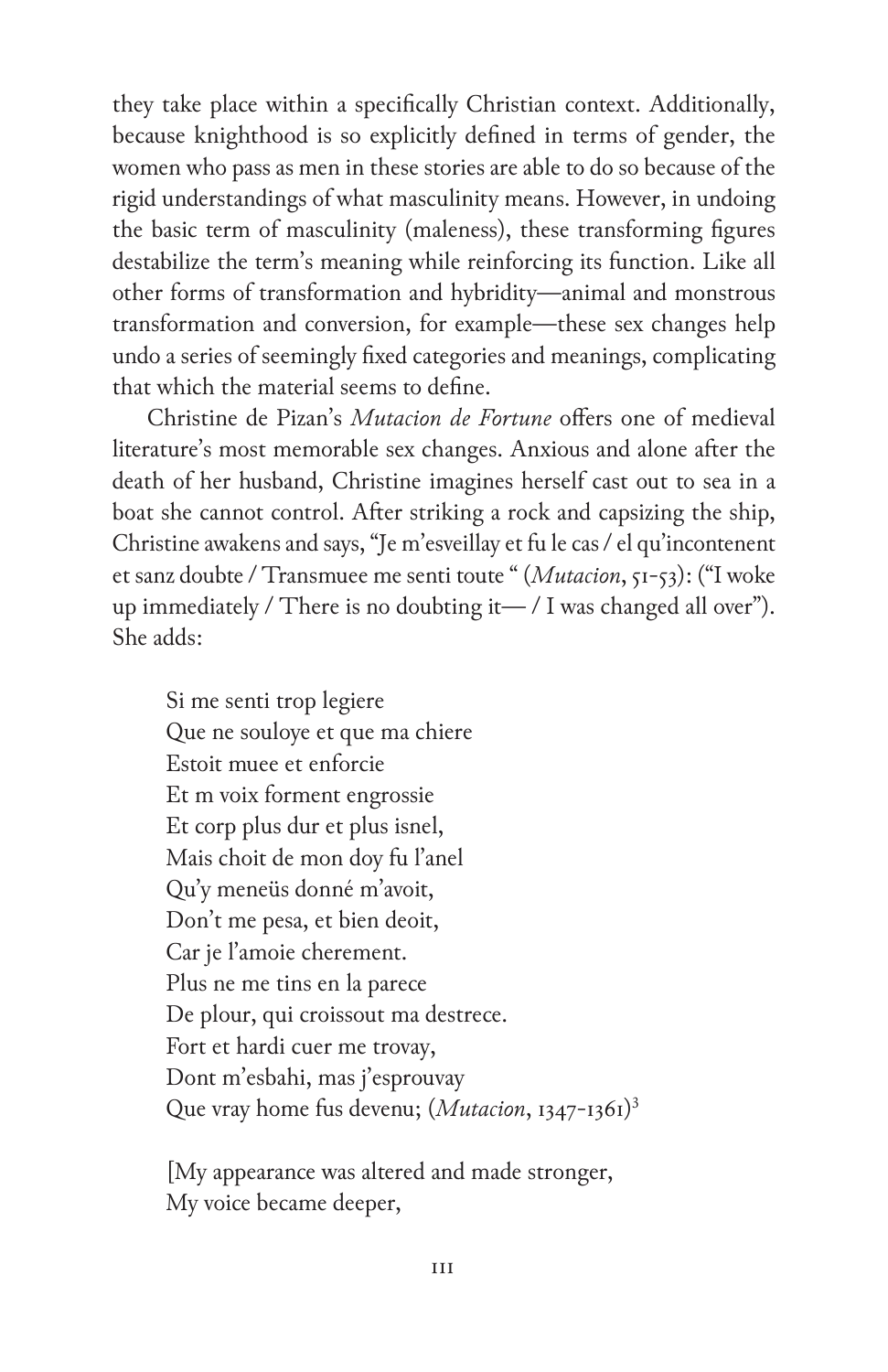My body, harder and more agile. But the ring that Hymen had given me Fell from my finger. I found within myself a strong and hardy spirit, Which amazed me, And proved that I Had become a real man. (Bornstein, 13-14)]

Maleness gives her the ability to seek adventure—indeed, she says she must censure any attempt to shirk it. She repairs the boat and steers it safely to shore. Although she says it would please her "Mais Meiulx me plairoit plus du tiers / Estre femme, com je souloie" (1398-99) (to return as a woman and be heard"),<sup>4</sup> she also notes that she must "Or fus je vrays homs, n'est pas fable / De nefs mener entremettable" (1391-92) ("be like a real Man"), since "Fortune ce mestrier m'apprist / Et Ainsi de cet fait me prist" (1293-94). ("Fortune kindly taught me the way / To do manly deeds; to this day.") She also notes that men are now her peers. Within the context of the *Mutacion*, Christine's transformation seems primarily economic and intellectual; through the fruits of her labors—her writing and study—she supports her mother and children, pays her husband's debts, and gains significant fame. While continuing to write lyrics, love debates, and romances, Christine also finds herself engaged in the deeds of the French kings and the work of Arms and Chivalry, advising sovereign princes on the causes of wars and battles, the qualities of leadership, sea garrisons, and ransom tactics. If Christine is refeminized by the time she writes her most famous work, the *Book of the City of Ladies* in 1405, in 1429 she lavishes praise on a gender-transformed woman, praising, in her last work, the *Ditié de Jehanne D'Arc*, Joan of Arc, saying "Among our men so brave and apt / She's captain over all; such strength / No Hector or Achilles had"  $(36, \text{lines } 286 - 287).$ <sup>5</sup>

While Christine's sex change is striking, it is also, finally, metaphoric. Despite her stressing that this transformation is permanent, saying that "home remaindray" (1403) ("I remained a man"), there is no suggestion that Christine began dressing in men's clothing or doing anything particularly masculine apart from the subjects of her writing. Even though Christine envisions herself changed in mind and body, it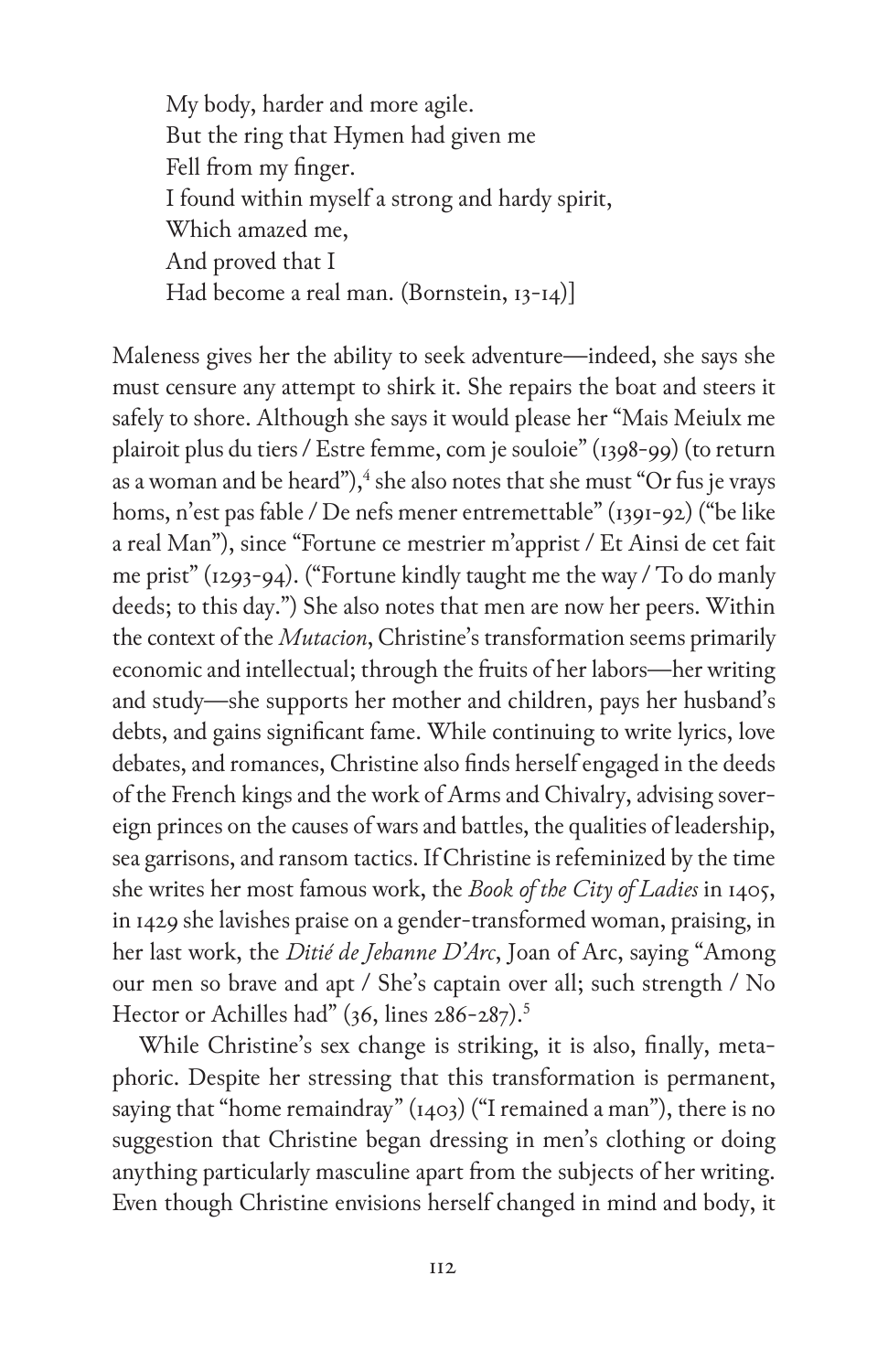is clear from her later books that she still understands herself as inherently female, particularly in her extensive defenses of women. However, medieval narrative offers up additional moments where these gender transformations become increasingly literal and finally, complete. The best known is doubtless Silence in Heldris de Cournuallie's *Le Roman de Silence*. Raised as a boy because women cannot inherit property, the child's identity becomes a source of heated debate between Nature and Nourriture, Nature insisting that because the child's sex is female, she must gender female and desire feminine things and Nourriture insisting that her upbringing determines her gender. Silence fails each test, successfully proving herself a boy, until her final unmasking by Merlin. Similarly, the Spanish romancero "La Doncella que fue a la Guerra" shows Don Martinos, a cross-dressed female soldier passing, through repeated tests, as a man, until forced to remove her clothes.

Less well known but even more intensely charged are the true sex changes in the twelfth-century *Chanson d'Yde et Olive* and the Blanchandine episode in *Tristan de Nanteuil.* In these, the unmasking that characterizes the endings of *Silence* and "La Doncella que fue a la Guerra" is reversed. Instead of uncovering the ultimately female body underneath the masculine clothing and behavior, both Yde and Blanchandine, after passing as men so successfully that they are married to other women, are finally undressed with the anticipation of exposure and instead reveal male bodies, capable of fulfilling their procreative roles in the generational imperatives of their own stories. In the *chanson de geste* called *Tristan de Nanteuil*, Blanchandine, disguised as a man, ends up married to Clarinde, the sultan's daughter, and eventually, when faced with exposure, is offered the choice to remain a woman or change into a man, which she does. In *La Chanson d'Yde et Olive*, a continuation of the *Huon de Bordeaux* story, the princess Yde, who flees the incestuous advances of her father who wants to marry her to produce a male heir, takes up service with the emperor of Rome, proves herself a brave and chivalrous knight, and is finally married to the emperor's daughter. She is then transformed miraculously into a man and becomes Emperor of Rome and King of Aragon. In both cases, the newly transformed men immediately impregnate their wives, who then give birth, in *Tristan* to a future saint and in *Yde* to the next Emperor of Rome.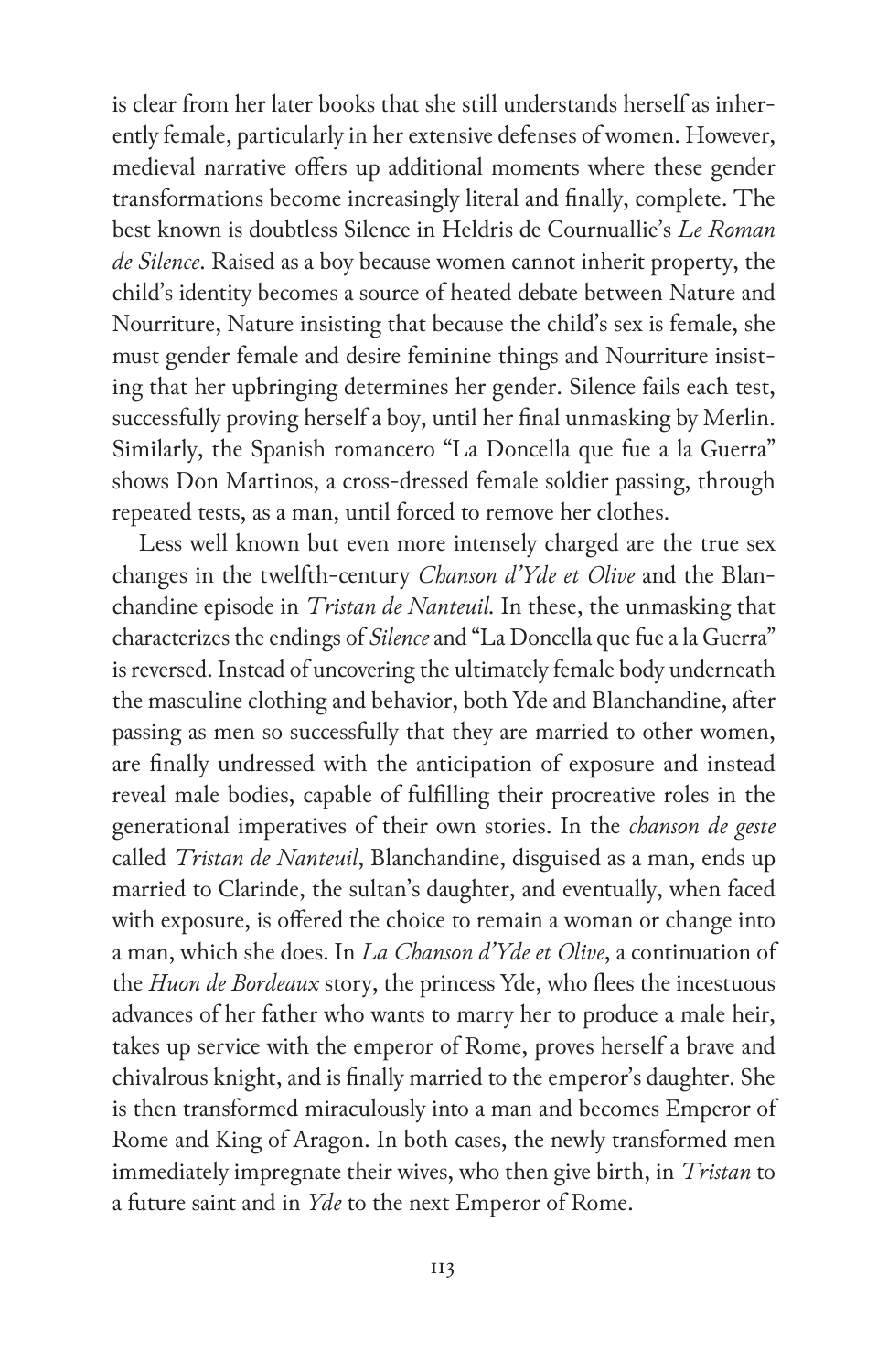Fascinating and odd as these two stories seem, they may be less radical within than they appear. It has become commonplace to acknowledge the performative nature of gender. Judith Butler's statement "what we take to be an internal essence of gender is manufactured through a sustained set of acts, posited through the gendered stylization of the body" has become paradigmatic.<sup>6</sup> The body stylizations undertaken by these medieval women who would be men need to be examined beyond this sense of performance as well as within it. The medieval material remains caught between performance and essence; between Nature and Nurture. Certainly gender can be performed. However, as Judith Halberstam notes, the attempt to transgender, whether that ultimately includes surgery or not, is not explicitly an attempt to destabilize categories of gender, but an attempt to reside within them and for subjects to place themselves "in the way of particular forms of recognition." She adds, "transgender may indeed be considered a term of relationality; it describes not simply an identity but a relation between people, within a community, or within intimate bonds."7 Thus the goal of these transformations, for the people who undertake them, is to produce something recognizably and definably masculine, a readable body that is simply the opposite of the one their biology seems to dictate. If, as Simon Gaunt suggests, "gender is a crucial element in the ideology of the *chansons de geste* [and by extension, the romance] since its ethical system is exclusively masculine,"8 these women operate by claiming a fixed place within a system by means of a flexible body. There is a medical context for these transgenderings as well. The anatomical tradition that the period inherits from Galen assumes a woman's sexual organs to be an inverse of the male's, essentially a "negative" of the male genital "positive," a penis turned outside-in. According to Anne Rosalind Jones and Peter Stallybrass, the primary difference, then, between males and females is their temperature; men are hot and women are cold, so if a woman became too hot, she could, theoretically, transform into a man. Thus, if "according to premodern theories of medicine, the transformation from female was not in itself contrary to nature,"<sup>9</sup> then what happens in these poems becomes a kind of examination of potential rather than a pure fantasy. That said, the texts do not offer these transformations as medical; a rush of warmth does not turn Yde or Blanchandine "outside-in." Instead, both are acts of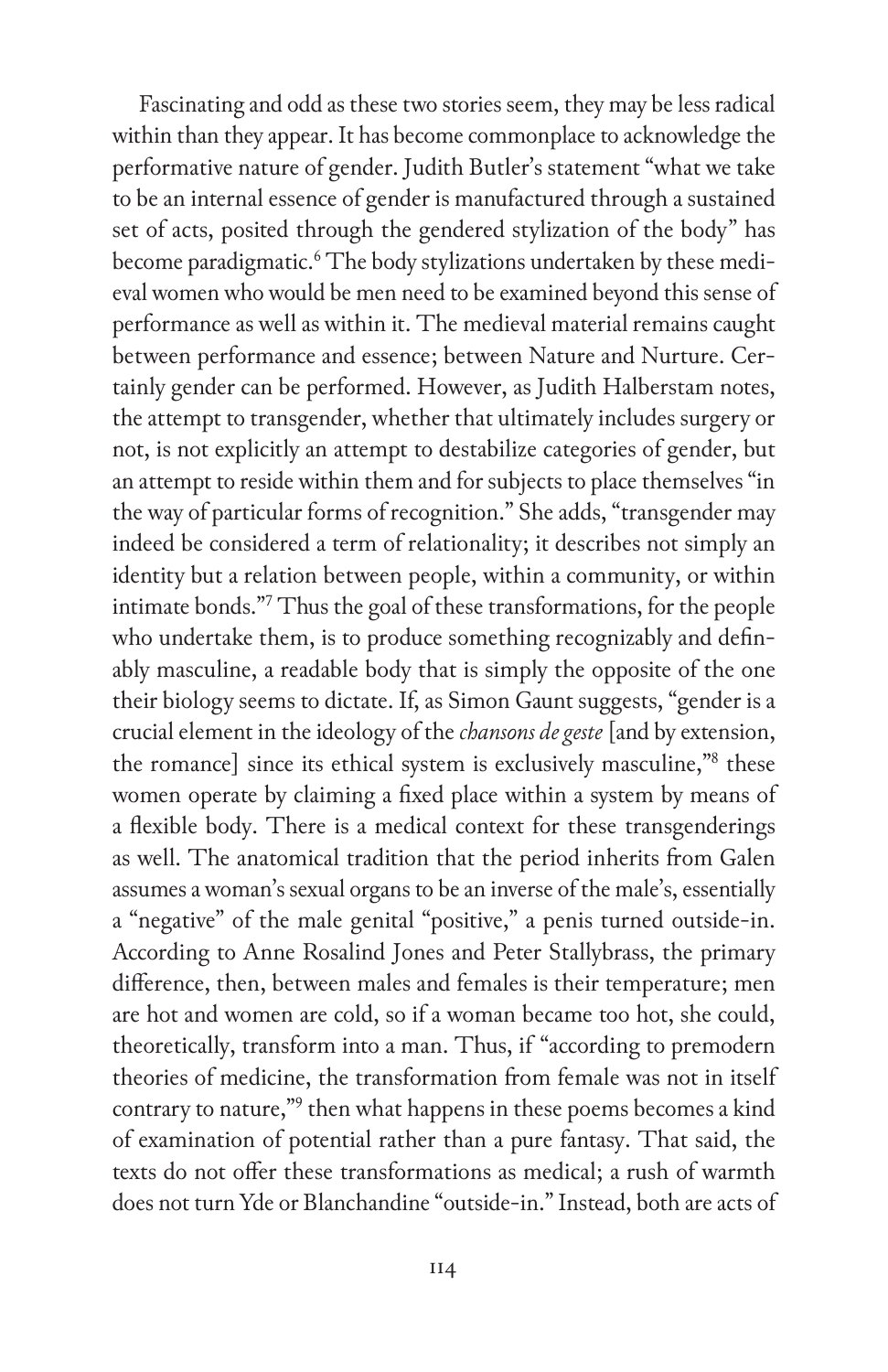God, undertaken for divine reasons and announced by divine messengers, providing a kind of authority and authenticity to these transitions that take them beyond the possibilities of clothing and performance.

This authority is notable, because while there are many incidents of male cross-dressing, these rarely seem to take on the transformative qualities of the previously named texts. Michelle Szkilnik comments on this distinction: "while female cross-dressing and the problems it raises can be the matter of a whole romance or at least of very large sections, male cross-dressing does not generate abundant writing."10 Although she notes a tendency in cross-dressing to confuse linguistics and grammar, saying "dressing like a woman might make you, linguistically at least, a woman," she also notes that this gendered instability does not, in the male examples, ultimately transcend much more than language, even if it "suggests that gender categories are not as fixed as one might think."11

 Keith Busby offers a full discussion of male cross-dressing, which thus observes the seemingly inherently gendered differences between that and female cross-dressing. Because he points out that while common, male cross-dressing is essentially superficial and transitory, it becomes possible to contrast it with the more complex nature of female crossdressing. He notes that "the tradition of warriors, and hence knights, dressed in female garb was quite familiar to medieval authors and audiences," citing the classical precedent of Achilles disguised as a woman by Thetis offered to medieval audiences through Statius, Ovid, and, of course, the *Ovide Moralisé*. 12 However, he also points out that male cross-dressing is generally a "part of a broader implementation of comic devices which borders on the farcical."13 Male cross-dressing, he notes, is a site where "romance, its ideals, and protagonists, are being deflated and demystified; its sharp edges, which hitherto defined and delineated ruses and issues, are gradually being blurred."14 Elements in his examples do raise transformative possibilities, suggesting potentially radical revisions of gender, but these ultimately remain tempered by reminders of the figure's inherent masculinity. For instance, in *Meraugis de Portlesquez*, Meraugis is described ". . . par goi, il prist / Trestote la robe la dame / Et lors dou tot come une fame / se veste et lace et empopine" (3336-39). (Truly, he took the lady's robe and just like a woman, dressed and laced and dolled himself up.)<sup>15</sup> Putting on the lady's clothes makes Meraugis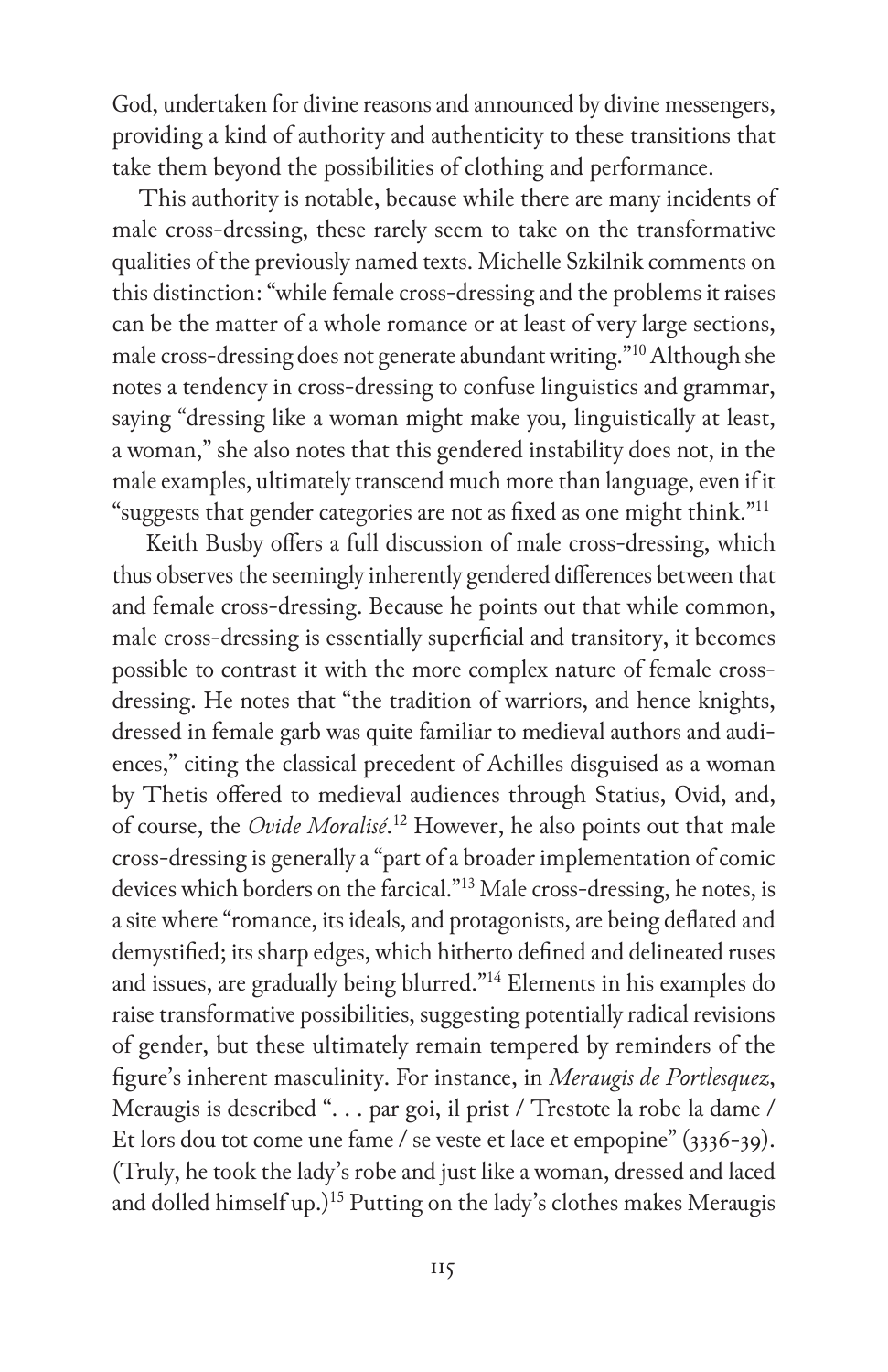act like a woman, at least for this moment; but readers are consequently drawn to envision his masculinity (in a similar technique used by the author of *Yde et Olive* to enhance Yde's!) because "Descent aval de cel chastel / S'espee desoz son mantel" (3341-42) (he descended from the castle, his sword under his cloak).<sup>16</sup> The sword, a potent reminder of Meraugis's maleness, then makes a near mockery of the whole situation. When the mariners ask where their lady (whose clothes Meraugis has stolen to escape her island) might be, he responds, "Vez la cien ma main!" (3367) ("See her here in my hand!") referring to the drawn sword. If the scene isn't overtly phallic enough, Meraugis undoes his belt and declares again, "Par m'ame, / C'est espee, c'est vostre dame" (3369-70). ("By my soul, this sword is your lady.") $17$ 

The other example that Busby discusses at length, Calogrenant's transformation into a woman in *Claris et Laris*, at first seems more complete and complex than those of Meraugis and the nun/lover in *Silence*. Turned into a woman by a magic spell, and only able to change back if he finds the three vital knights, Busby notes of Calogrenant, "initially the transformation is corporeal: Calogrenant comes to resemble physically the damsel he saw."18 The text offers up some entertaining examples, including that Calogrenant's sleeves are now too long, since as a woman, he is much slighter than he was as a man. Once in female dress to match his feminine form, he is convincing enough that the king tries to seduce him, saying "Comment vos est, fet il, donzele? / Molt vous voi bele damoisele, / Ne sai, se me vorres amer" (26: 178-80) ("How are you damsel? I see you are a very fair young woman, and I don't know whether you'd like to love me")19 and later runs into a similar seduction scene with Mordred from which he escapes at full gallop. However, it seems that Calogrenant's transformation is entirely superficial. Despite being made to ride a palfrey instead of his destrier, as Busby says, "the metamorphosis is complete in everything except attitude, in which Calogrenant remains resolutely masculine." 20 Once he finds Claris, Laris, and Gauvain, "a son part est revenue"  $(26: 354)$  (He became himself again).<sup>21</sup> Thus, Busby opens his discussion of male cross-dressing saying:

It is questionable whether one can properly speak of transvestism in medieval secular narrative. Certainly, instances of cross-dressing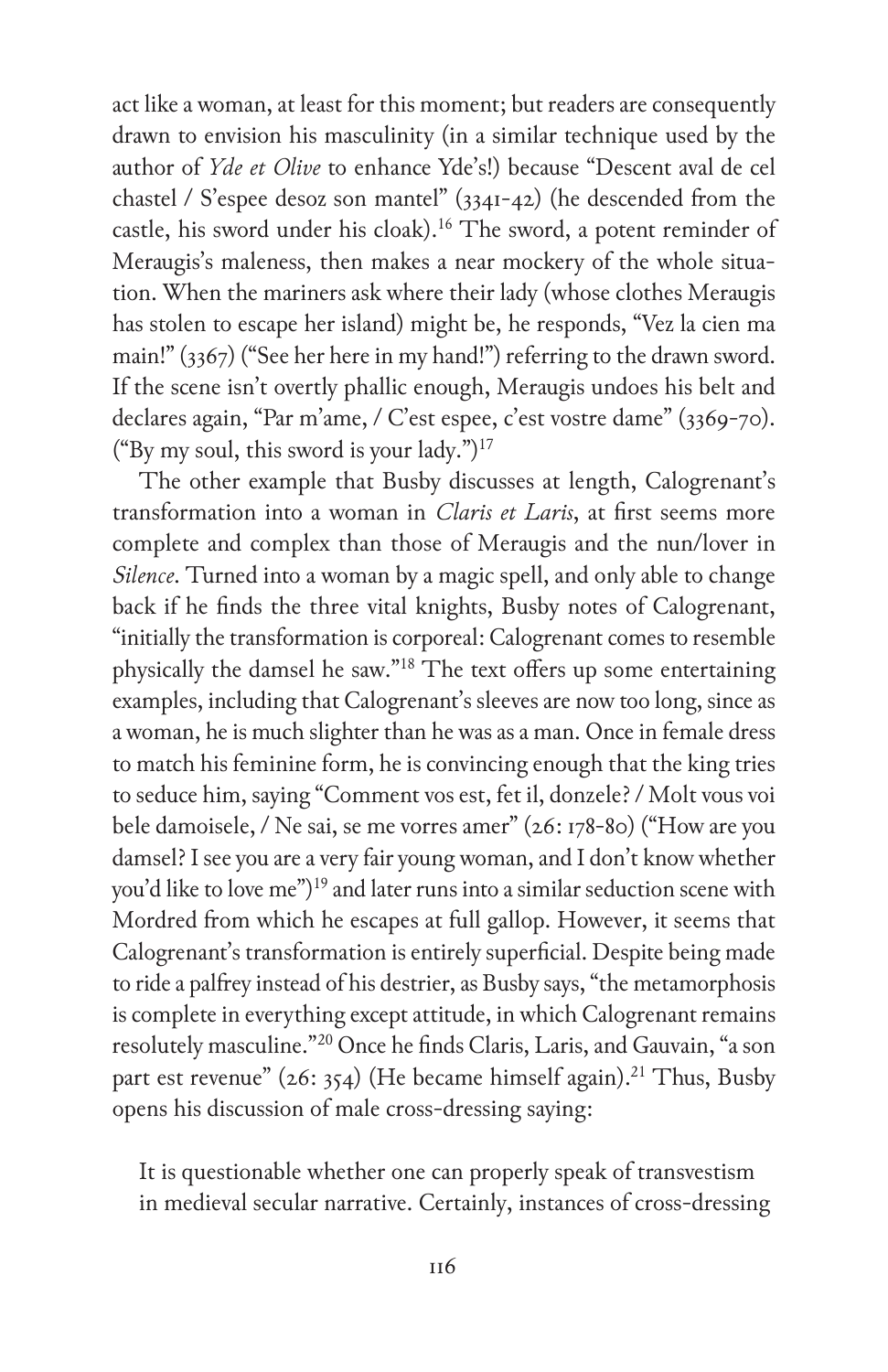are not presented as manifestations of a sexual inclination or lifestyle but rather a means of disguise which enables authors to develop their narrative structures and at the same time to generate comedy.<sup>22</sup>

When he speaks this way, he is primarily addressing male-to-female disguise. When he later says of Calogrenant, "despite the physiological and vestimentary transformation, Calogrenant continues to behave like a knight with a quest," $^{23}$  it is possible to read the difference between the examples he discusses and the female transformations. When "vestimentarily transformed" (metaphorically or literally) into men, Christine de Pizan, Don Martinos, Silence, and Yde all do just what Calogrenant does; they also behave "like knights with a quest," inhabiting the stereotypes of masculine behavior, action, and thought as fully as any of the texts' men do.

In both tropes of female-to-male transformation, each of these "ladies" spends a significant portion of her own story as a man, taking on Christine's "harder and more agile" body, and, I would argue, because they are perceived as men, undergo a functional sex change, even if that change is ultimately reversed. Diane Watt suggests that "crossdressing [in medieval saint's lives and romances] was sometimes more than a temporary measure taken to enable flight; it could also signify a complete rupture with the past," implying that the act of transvestism went well beyond clothing, pointing to a significant change in identity, which helps to redefine the cross-dressing heroines in a more complex context.24 Perhaps more significantly, to use Jay Prosser's formulation, "transsexuality is a matter of constructing a transsexual narrative *before*  being constructed through technology."<sup>25</sup> It is the story of transgender difference, of the possibility of being a man before becoming a man, that is important for understanding these stories (even if the surgical "technology" of the twentieth- and twenty-first centuries is replaced by the medieval "technology" of divine intervention). Therefore, the narratives of Yde's and Blanchandine's masculinity (and indeed, the stories of Silence and the Doncella, and even Christine) are what really determine the heroine's gender identity; the physical transformation that they go through is merely a confirmation of what already exists.

Szkilnik points out what now seems almost commonplace: cross-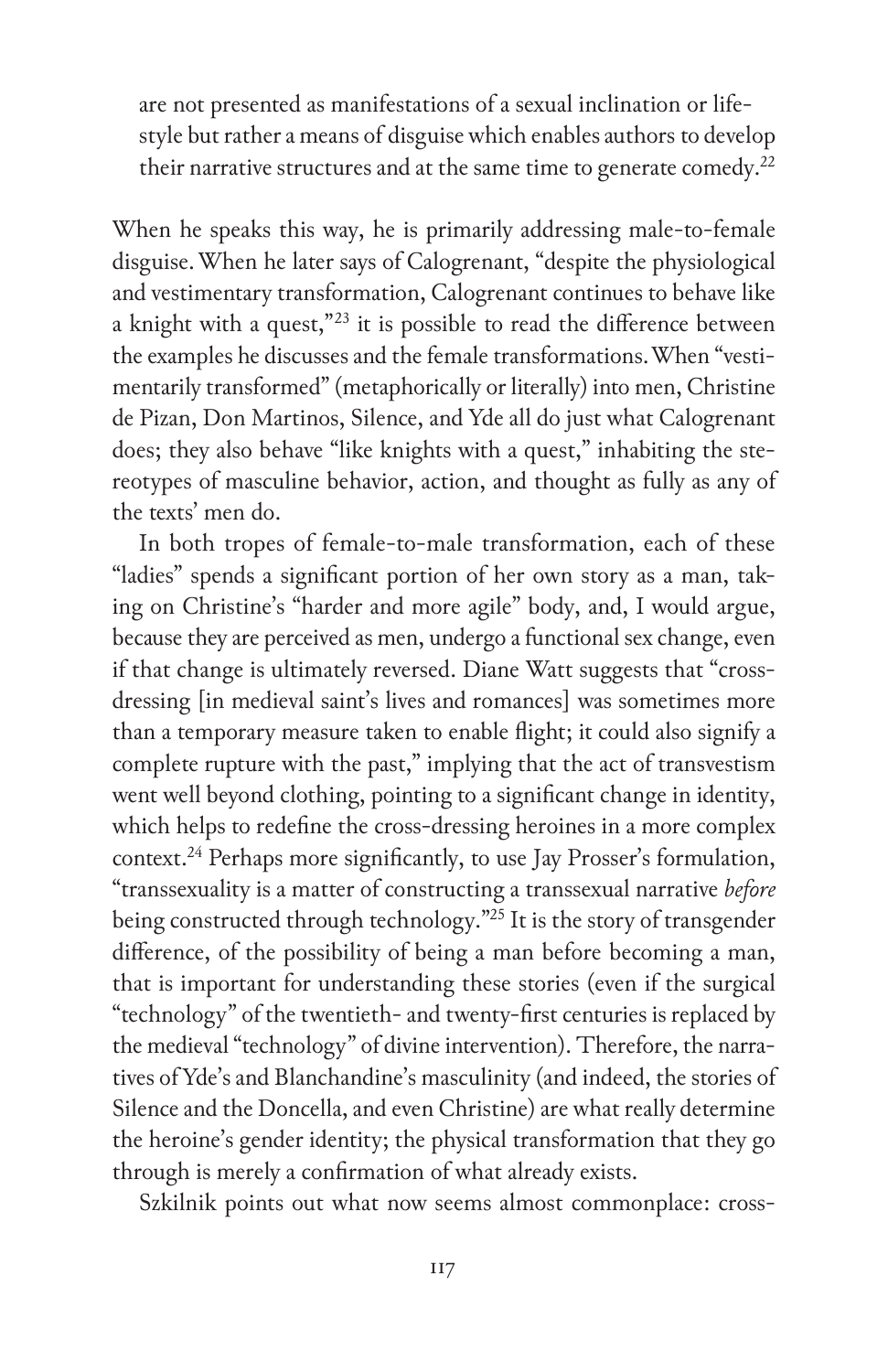dressing "shows a progressive reconsideration of the practice: suggesting at first the fluidity of gender boundaries."26 Since cross-dressing allows the female character to acquire "all the masculine qualities" and also "become the best among the 'most' perfect," "dressing as a man somehow alters women's literary nature [and] quickly becomes uncomfortable. However admirable, the women are embarrassing. They are too good at being men."27 It also gives the heroine an opportunity to dispense with traditional female identities, which Watt defines as "emotional, passive and powerless," and exchange these for masculine ones, "rational, authoritative, active, and strong" which allow her to surpass "all other men in virtue and ability."28 In a sense, stories like *Silence* and even Christine's *Mutacion* privilege the role of performance rather than the characteristics of the body. These stories "directly challenge the primacy of the body in determining gender."29 Peggy McCracken offers an additional perspective on this gender complexity. She suggests that "performance and dress may have an authority equal to that of anatomical characteristics in determining gender identity."30 Disrupting all overt notions of gendered meaning, these hero/heroines suggest that "gender identity is fabricated through corporeal signs and through discourse."31

Discussing the rhetoric of cross-dressing, Anna Klosowska notes that:

Cross-dressing allows us to divide identities into segments clothes (masculine or feminine), social status (independent or dependent), performance of gender norms (heroic or obedient), behavior (bellicose and adventurous or domestic), emotions (courteous or vulnerable), positioning in love scripts (active or passive), facial features (ruddy or smooth-cheeked), body (handsome or pretty), genital (male or female).<sup>32</sup>

Since each heroine fulfills the first of most of Klosowska's pairs—she is masculine, independent, heroic, bellicose, courteous, handsome, and active—she essentially inhabits all the visibly male segments of identity. Only the final genital pair is lacking, and if it is fair to suggest that majority rules, the cross-dressed woman in these texts plays a man in a world where—at least for the majority of the fiction, only the audience perceives her differently, or, as Klosowska adds, "the pleasure of the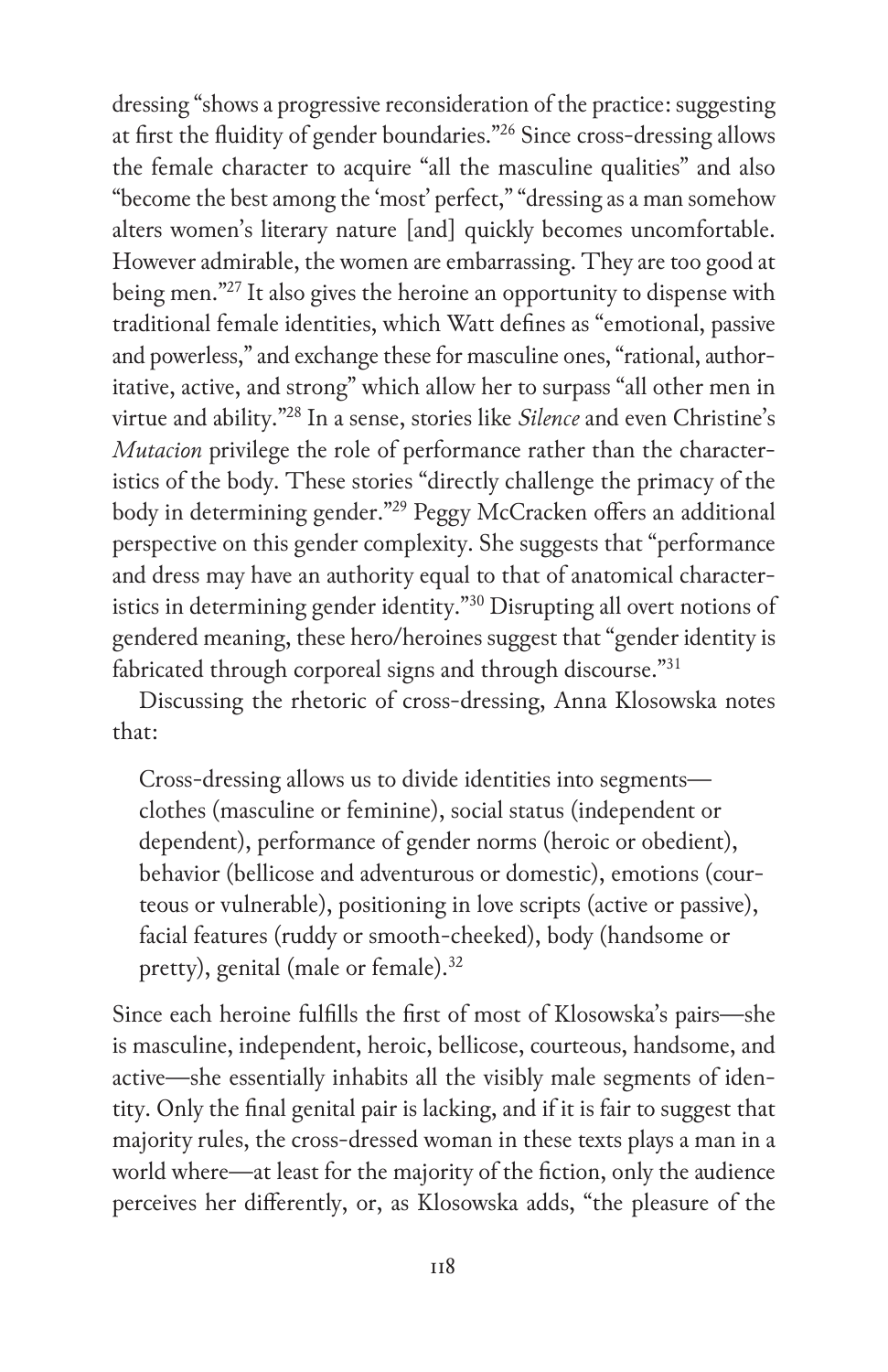reader consists in the surplus of knowledge: the constantly summoned split between the enacted and the original identity of the cross-dressed figure."33 Here Klosowska's "pleasure" comes into conflict with Szkilnik's sense that the cross-dressed figure provokes "fear and repulsion," and that the cross-dressed woman becomes "indeed a monster: a perfect woman surpassing man in all his male prerogatives."<sup>34</sup>

To examine the best known of these narratives, the *Roman de Silence*, we see that gender is very much a product of discourse and performance. Silence is at various points in the narrative masculine in all the senses Klosowska delineates above. Independent, heroic, and bellicose once she leaves home, and active throughout, she passes successfully, and because she is handsome and courteous, attracts the amorous attentions of Queen Eupheme. If the reader is privy to Silence's real gender throughout, it almost seems as if the text itself is not; Silence is always gendered through language as masculine, is referred to as "il" (he), as his parents' "fils" (son), and as a "garconet" (boy) by everyone. Pronouns are an issue in *Yde et Olive* as well. Watt points out that "Ide's [sic] male disguise is also taken so seriously by the narrator that from her marriage night up until the moment at which Ide is forced to reveal her sex to the Emperor, she is referred to by the masculine third-person pronouns."35 Since many, if not all, discussions of transgender experience involve a conversation about pronouns, this poem again calls our attention to the role of discourse in the construction of identity and meaning, particularly gender identity and meaning. When the child is born, Cador and Euphemie discuss its name: "He will be called Silentius" (2075), they declare; "And if by any chance / his real nature is discovered, / we shall change this –us to –a,  $\ell$  and she'll be called Silentia" (2076-79). They note also, "We shall call her Silence, / after Saint Patience, / for silence relieves anxiety" (2067-69).36 Thus within the poem, *gender is silence*; it is an empty space on which meaning can be written. The name is a response to and antidote for anxiety in the poem and the culture that produces—gender anxiety specifically, but also other kinds of anxiety about inheritance, law, and the ability of those subservient to the power structures to subvert them effectively.<sup>37</sup>

In the text, it is also the body that, for the bulk of the work, remains silent, while actions speak instead. As Kate Mason Cooper notes, in the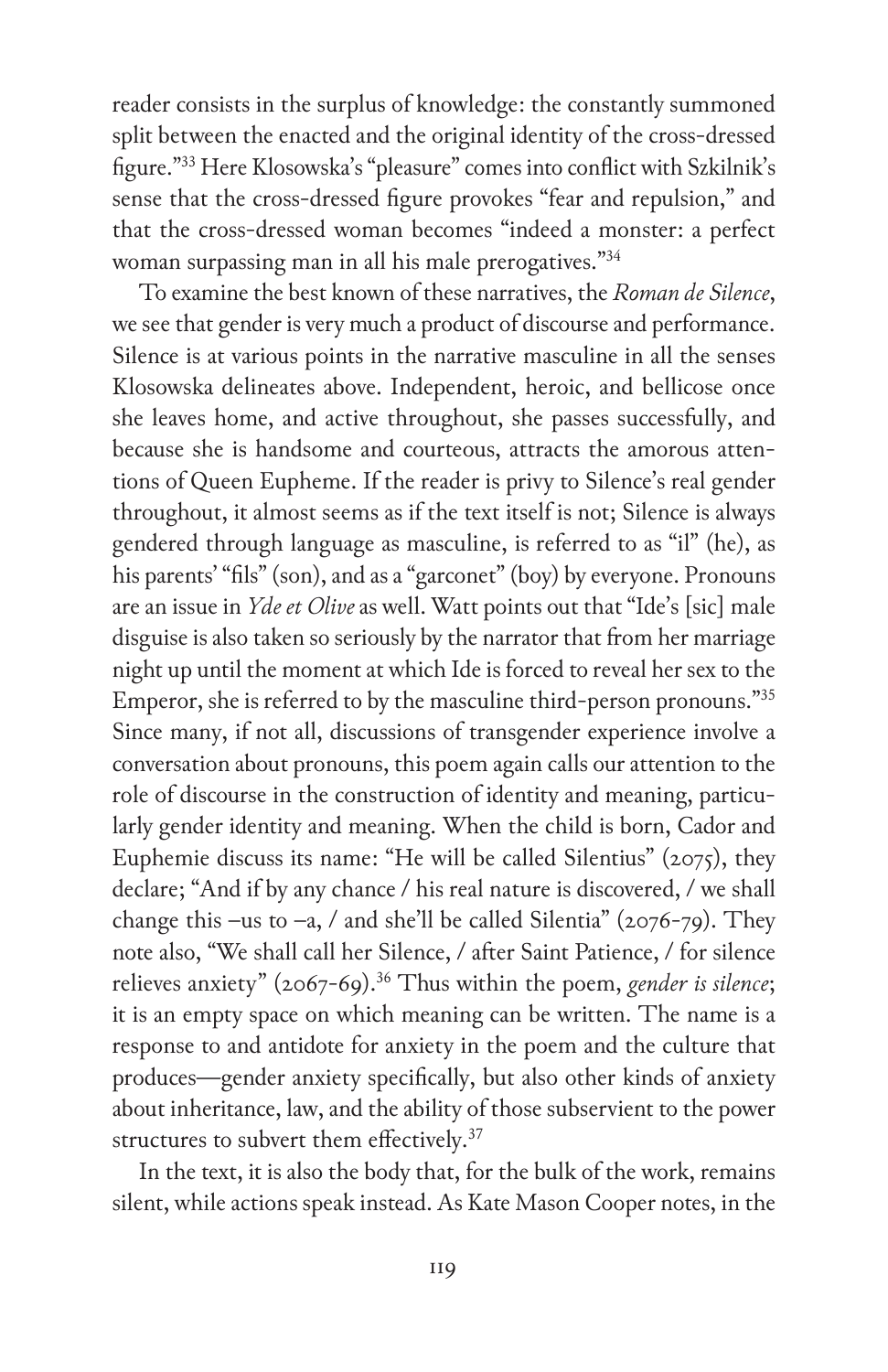work "the role of silence in speech is examined in relation to the ways female sexuality is conceived in romance, for silence within this text is the most profound figure of poetic enterprise, an integral part of poetic production compared time and again to the absent, unheard and unseen female and body."38 Despite Nature's urging that Silence attempt to take up women's activities, he feels no inclination for it. Heldris comments that "Que poi li valt mains de la mort / Se il s'acostume et amort / A deguerpir sa noreture / Por faire cho que violt Nature" (2611-14). ("If she abandoned her nurture / to take up the habits of nature, / it would be almost as bad as killing herself.") Seeing that "que moils valt li us d'ome / Que l'us de feme, c'est la some" (2637-38) (a man's life / was much better than that of a woman), Silence also notes, " Trop dulre boche ai por baisier / Et trop rois bras por acoler. . . . Car vallés sui et nient mescine. Ne voel perdre ma grant honor, / Ne la voel cangier a menor" (2645-51.) ("I have a mouth too hard for kisses, / and arms too rough for embraces / . . . / for I'm a young man, not a girl. / I don't want to lose my high position; / I don't want to exchange it for a lesser.") Even if Silence realizes that " Mais el a sos la vesteüre / Ki de tolt cho n'a mie cure" (2829-30) ("what that boy [herself] has under his clothes / has nothing to do with being male"), he still finds his masculinity inscribed on his body and recognizes that he "Ne sai a us de feme entendre" (2835) (knows nothing of women's arts). In a sense, Silence "expresses his desire for a manhood that will on some level always elude him,"<sup>39</sup> which Halberstam views as an essential part of the transgender condition. Despite knowing that his biological body "has nothing to do with being male," Silence still feels no identification with the feminine. What Silence achieves is "Realness," a category Halberstam calls "not exactly performance, not exactly an imitation," an appropriation "of the attributes of the real" rather than the thing itself. 40 Perhaps even more overt is Silence's discussion with himself over his name, once again in reaction to Nature's attempts to return him to his birth gender. When Nature demands, "Va en la cambre a la costure, . . . Tu nen es pas Scilentius!" (2528-30) ("Go to a chamber and learn to sew! . . . You are not Silentius!"), Silence debates:

Scilencius! Qui sui jo donques?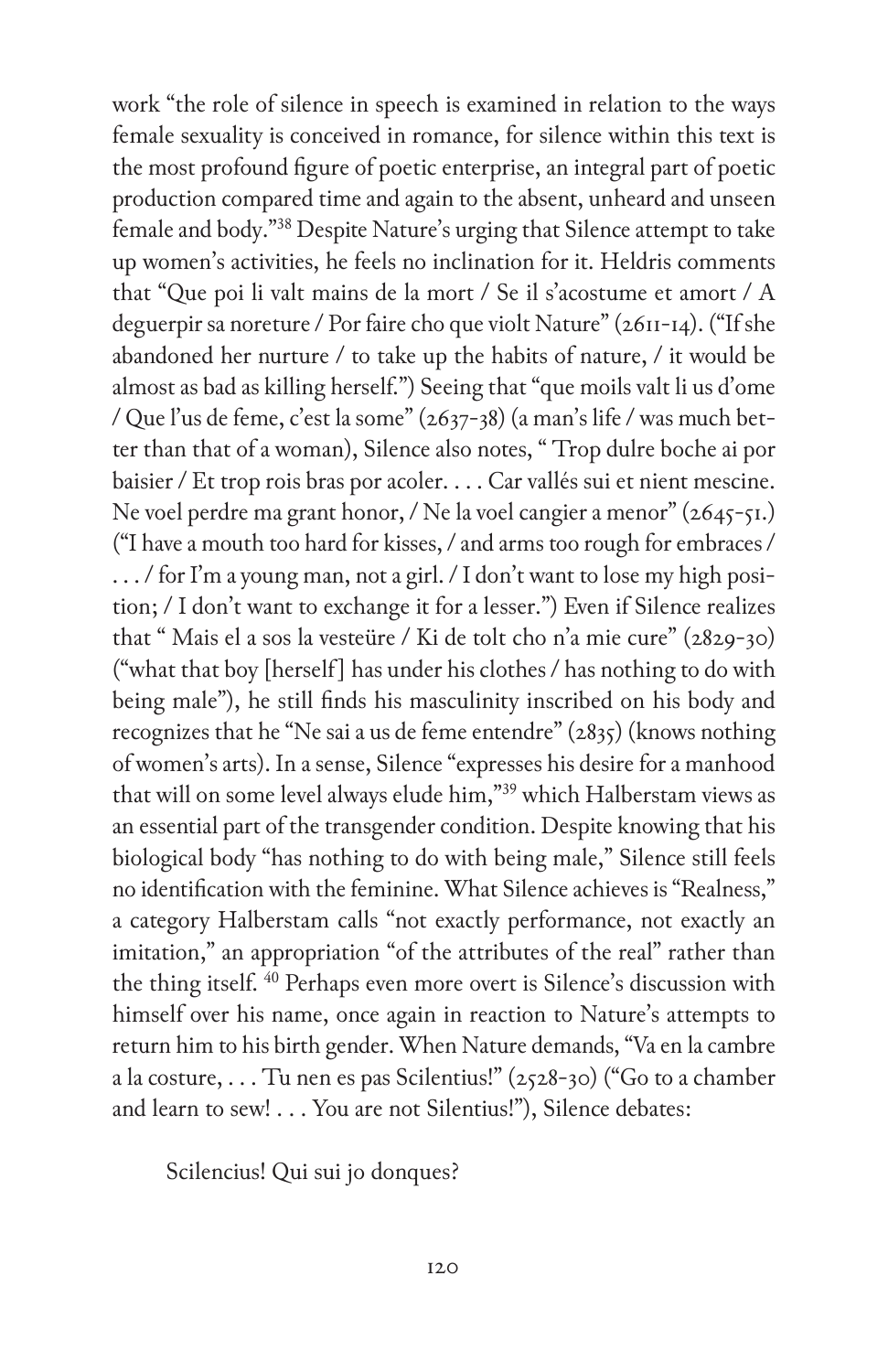Scilencius ai non, jo cui, U jo sui altrea que ne fui. Mais cho sai jo bien, par ma destre, Que jo ne puis pas alters estre! Donques sui jo Scilentius, Cho me's avis, u jo sui nus. (2532-38)

[Not Silentius? Who am I then? Silentius is my name, I think, Or I am other than who I was. But this I know well, upon my oath, That I cannot be anybody else! Therefore I am Silentius, As I see it, or I am no one.]

The French is quite direct; the text reads, "jo sui nus"—"I am nude." Given the function of the literal body and the perceived body within these sex-change narratives, Silence's statement is striking: without his male self, he is stripped of identity, an identity made through clothing, behavior, and language. Only nude is Silencius not himself; without the trappings of maleness, he is without identity. Nature again loses to Nurture; identity is written on the body, but does not come from it.

Like Silence, the "Doncella que fue a la Guerra" also repeatedly passes as male in the face of the King's son who, anxious because he has fallen in love with the seeming Don Martinos, as she calls herself, keeps attempting to test her. In response to each definition of femininity that is supposed to unmask her, the poem repeats "El caballero es discreto,"  $44-$ The gentleman is discreet: he buys only a dagger instead of coral beads, lies down dressed instead of refusing the invitation to sleep next to the Captain, picks a carnation and tears it to pieces instead of choosing a rose and smelling its fragrance; stomps scattered peas into the floor instead of sending them skittering around the room. In every test but the final bodily exposure, Don Martinos is "el caballero"; again, both language and action define gender, if not sex, within the narrative.

Neither Silence nor Don Martinos remain masculine; each is unmasked through tricks—Silence's capture of Merlin which she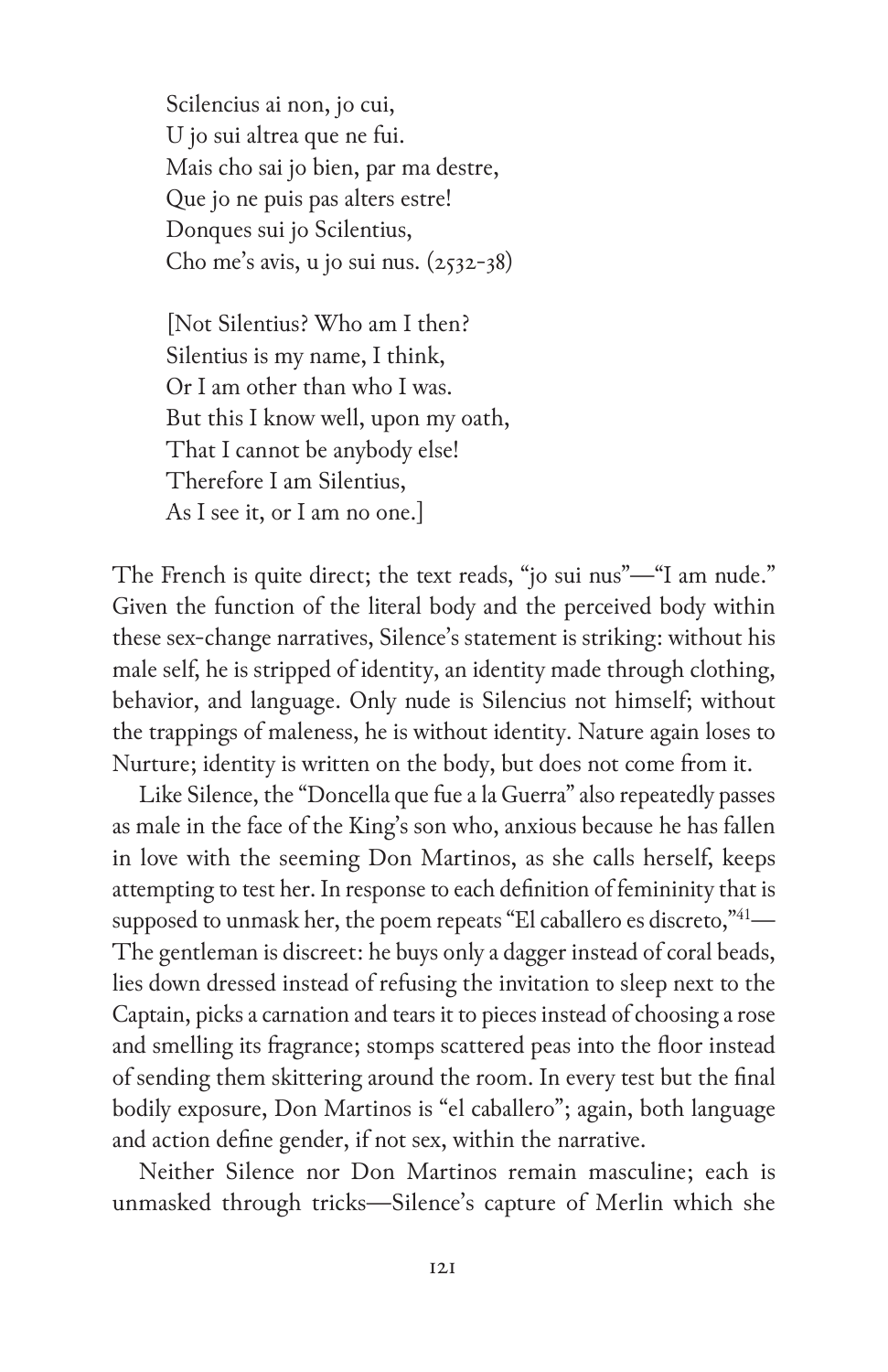undertakes to avoid the exposure of her female body; Don Martinos through his inability to show his—and both end up returning to the identities imposed by their biological forms. Silence is married to King Evan, Don Martinos married to the king's son, and order is restored. While that does not change the transgendered nature of their experience, it is ultimately stifled, as they are reincorporated into the heteronormative systems of romance and romancero. However, in two works, the unmasking never comes, and while it is vital to see the transgendering through the same lens as Silence's and Don Martinos's unmasking, it simultaneously destabilizes the normative system of gender into which these figures are apparently incorporated, a system dependent on nature rather than divine intervention and technology as in the other narratives. If in the end, both stories result in a heterosexual, genealogically fruitful marriage, these marriages begin as a union between a woman and a woman passing as a man. And, it may be somewhat obvious to note, the non-normative episode controls the narrative. As in *Silence*, Yde and Blanchandine spend the balance of their stories dressed as, acting like, and passing as men; they are married to women; and they are each given the only thing they lack, the genital sign of maleness, but not the producer of masculinity, since both Blanchandine and Yde essentially define—really embody—masculinity well before acquiring the "member" that finally authenticates them as men.

These two works show the need to take gendered readings a step further than they previously have been. Both suggest that once gender identity is fabricated through these signs and discourses, it becomes real; that these kinds of identities are, or become, transgendered. Certainly Yde and Blanchandine fulfill all the requirements of action that suggest that the ideal man may be a woman, but they push it further inhabiting the visibly male segments of identity that Klosowska defines above in a way that suggests they are indeed fully masculine. Certainly no one ever questions their disguises; the strangers they encounter all think they are men, and neither Yde nor Blanchandine does anything to correct them. If all that remains "feminine" about them is their genitals, these poems suggest that God can play the transition surgeon and "correct" that mistake as well.

*Tristan de Nanteuil* is a text that seems fascinated by the relationship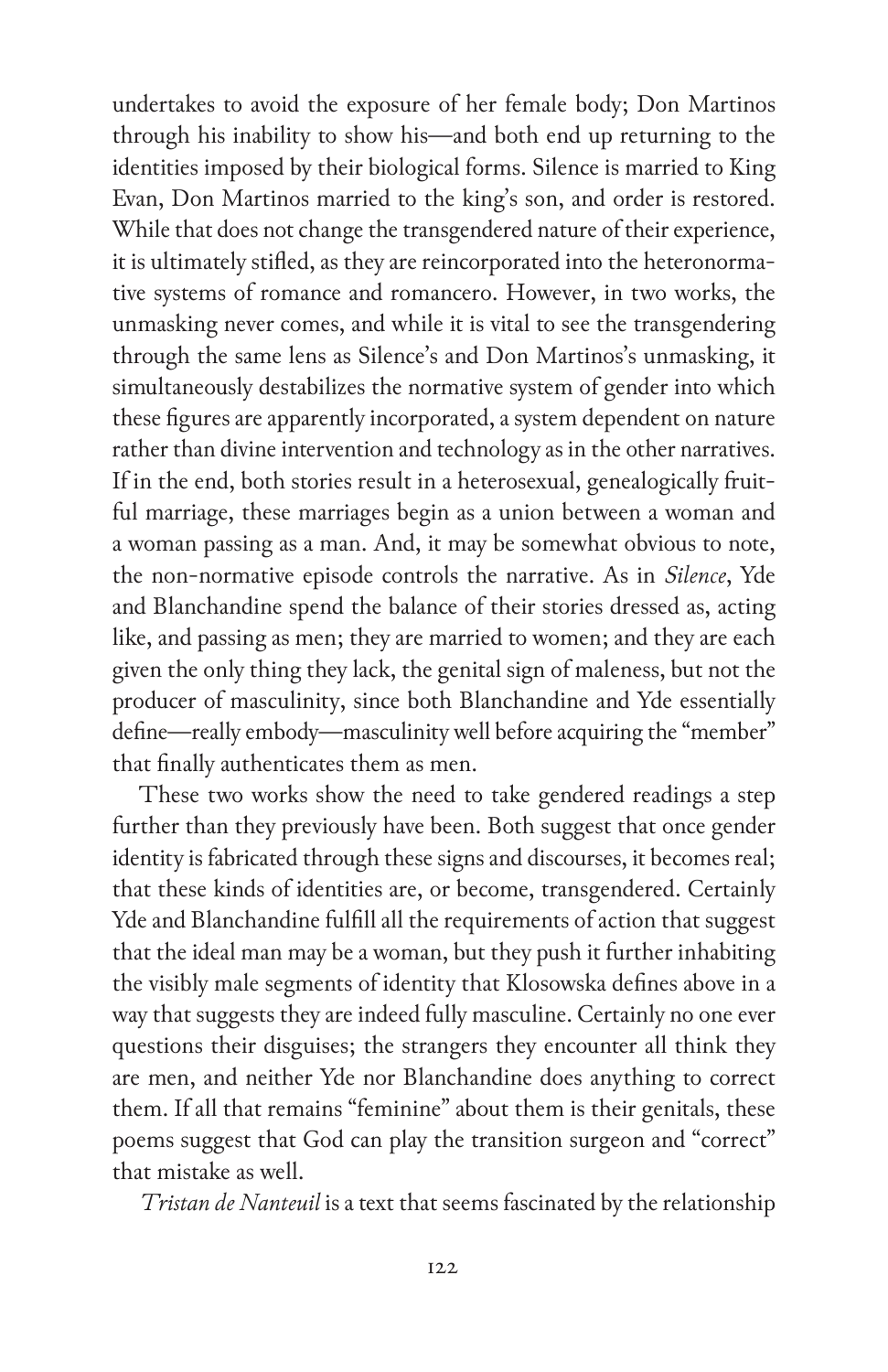of masculinity and maleness, offering up a male main character who fails in his masculine duties (at least those defined by the *chanson de geste*), while simultaneously producing two women who pass as men, whose exploits show them far more masculine than several of the text's actual males. A lousy warrior, Tristan abandons his lady to marauders, runs up a tree to escape a fight, and faints at the sight of blood; indeed, it is his lover (the same Blanchandine who later transforms into a man) who has to teach him how to wear clothes and act in a civilized fashion. The text suggests that chivalry is something that can be learned. Describing himself, Tristan says, "Je suis sauvages homs, sans, sense, plain de sotie" (6581). ("I am a savage man, without sense, full of foolishness.") He later asks his friends, "Compains, se dit Tristan, veulles moy enseigner / Commant on se combat loy de chevalier" (6590-91). ("Friends," said Tristan, "please instruct me how to fight by the law of chivalry.") $42$  As Kimberlee Campbell notes, "Tristan's very ability to learn these attitudes and behaviors constitutes a first and permanent rupture in the ideology of knightliness as intrinsic to maleness."43 This assumption depends on an acceptance of Gaunt's sense of masculinity as "monologic" in the *chanson de geste,* that, in Campbell's paraphrase, it has "traditionally served as a benchmark for one extreme of a continuum of representation, a genre expressing the distilled essence of the medieval masculine. The reading of the epic presumes a transparent equivalence of the masculine with the body and actions of the knight, constructing the 'male' as a necessary element in an ideology of chivalric cast and power."44 This sense of masculinity also presupposes that "male characters are defined as individuals in relation to other men, whilst women are excluded from the genre's value system."45 *Tristan de Nanteuil*, however, seems determined to undermine these definitions, repeating the idea that the "loy de chevalier" is transferable and learnable, tied to behaviors not to bodies. In contrast to Tristan, the poem offers up Aye d'Avignon who dresses as a man after being shipwrecked to avoid capture, becomes a great fighter and strategist, and eventually leads an army. As Campbell notes, Aye's "strength and ferocity are represented using the same lexicon as would be the case for a male character in the traditional epic. Aye is eager for battle, riding without stopping into the fray."<sup>46</sup> She rides, the text notes, "ou mouillon / a loy de chevalier, vestu de hauberjon"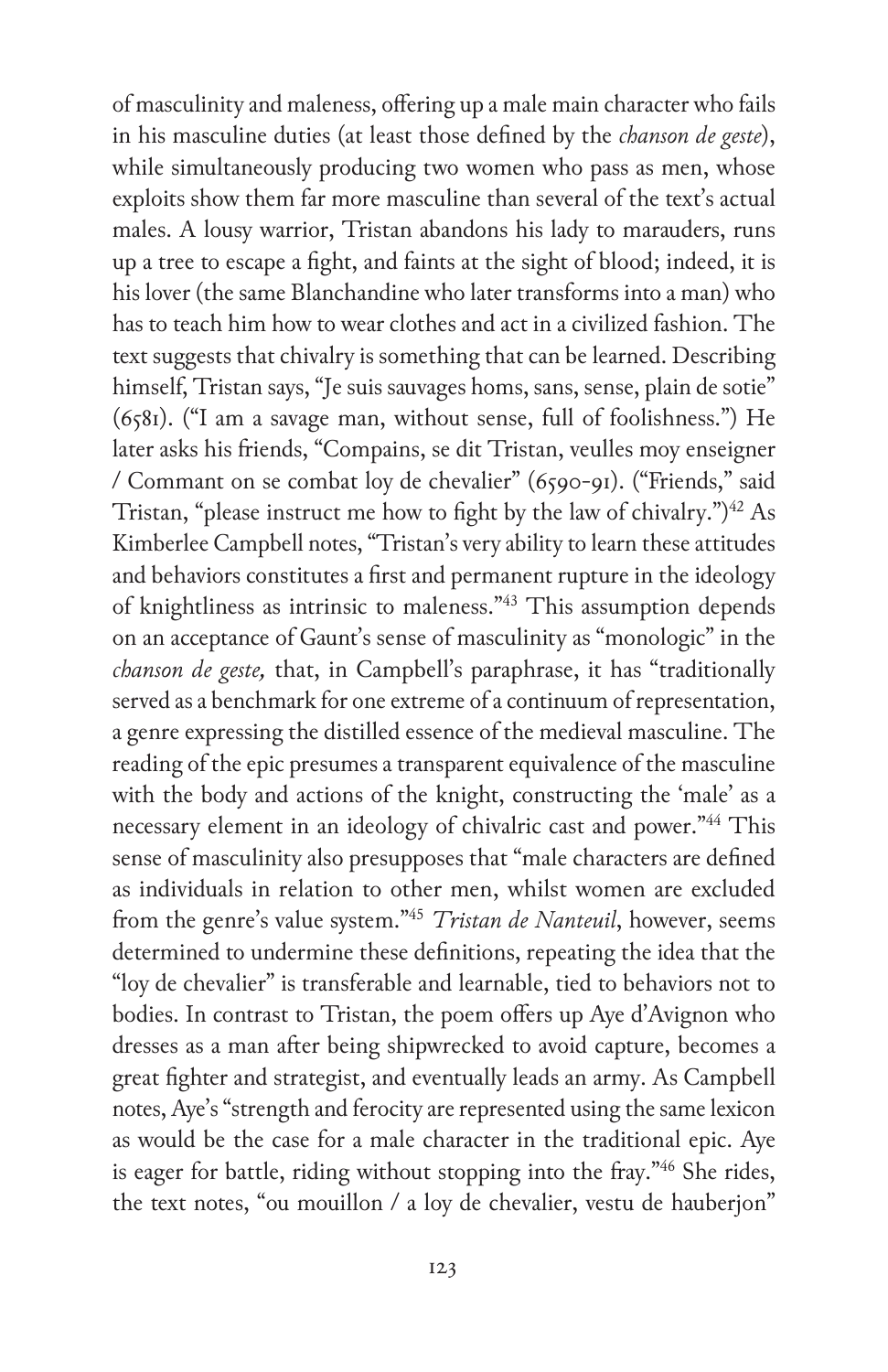(1813-14) (astride / following the law of chivalry, dressed in a hauberk). Like a man, she splits her enemies from stem to stern (rider and horse included), and she shows herself quite able with all the weapons of a medieval knight: the battle axe, the lance, and the sword. Aye "is quite proud of the killing she had done and of the military triumph she has obtained," and, as Campbell notes, her "disguise is very successful; she is able to pass as a man both in battle and in leisure, when, presumably, she would no longer be wearing the chain mail and helmet that would better serve in terms of protecting her biological identity."<sup>47</sup> She, like Blanchandine later, is even betrothed to another woman, Aiglentine the Captive, until another man's jealousy gets in the way. Aye's crossdressing, despite its success, is never confused by the author with the real thing. Unlike some of her counterparts, she is consistently referred to as "dame" or "la reine" throughout, even while the descriptions of her actions are "virtually identical to that used when speaking of a male knight" thus enhancing the masculine quality of her behavior. She acts like a man, she is spoken of as a man, and "in so far as that category is socially constructed as a function of the role of the knight," she is a man—but the readers are always reminded of her partial inhabitation of that gender.<sup>48</sup>

Not so for Blanchandine, Aye's fellow cross-dresser in *Tristan de Nanteuil.* Campbell notes the distinction between them, saying, "Blanchandine's performance cements the separation of biologically determined sexuality and the socially constructed maleness of knighthood," adding, "the poet is very careful to emphasize Blanchandine's transformation."49 Blanchandine becomes a knight by assuming male clothing and weapons. The poet once again points to the law of chivalry as something that can be put on, as in this instance it is tied almost directly to clothing: "On lui donna uns draps don't elle fut vestie, / A loy de chevalier c'est bien appareillie, / Et Tristan l'adouba qui en fist cherelie" (12816-18). (She was given clothing, which she put on; by the law of chivalry she was well equipped, and Tristan dubbed her with pleasure.) The poet stresses that Blanchandine becomes unrecognizable when she arrives at the Sultan's court, and Clarinde, his daughter and Blanchandine's cousin, falls for her:

La fille du soudant que Clarinde on nommoit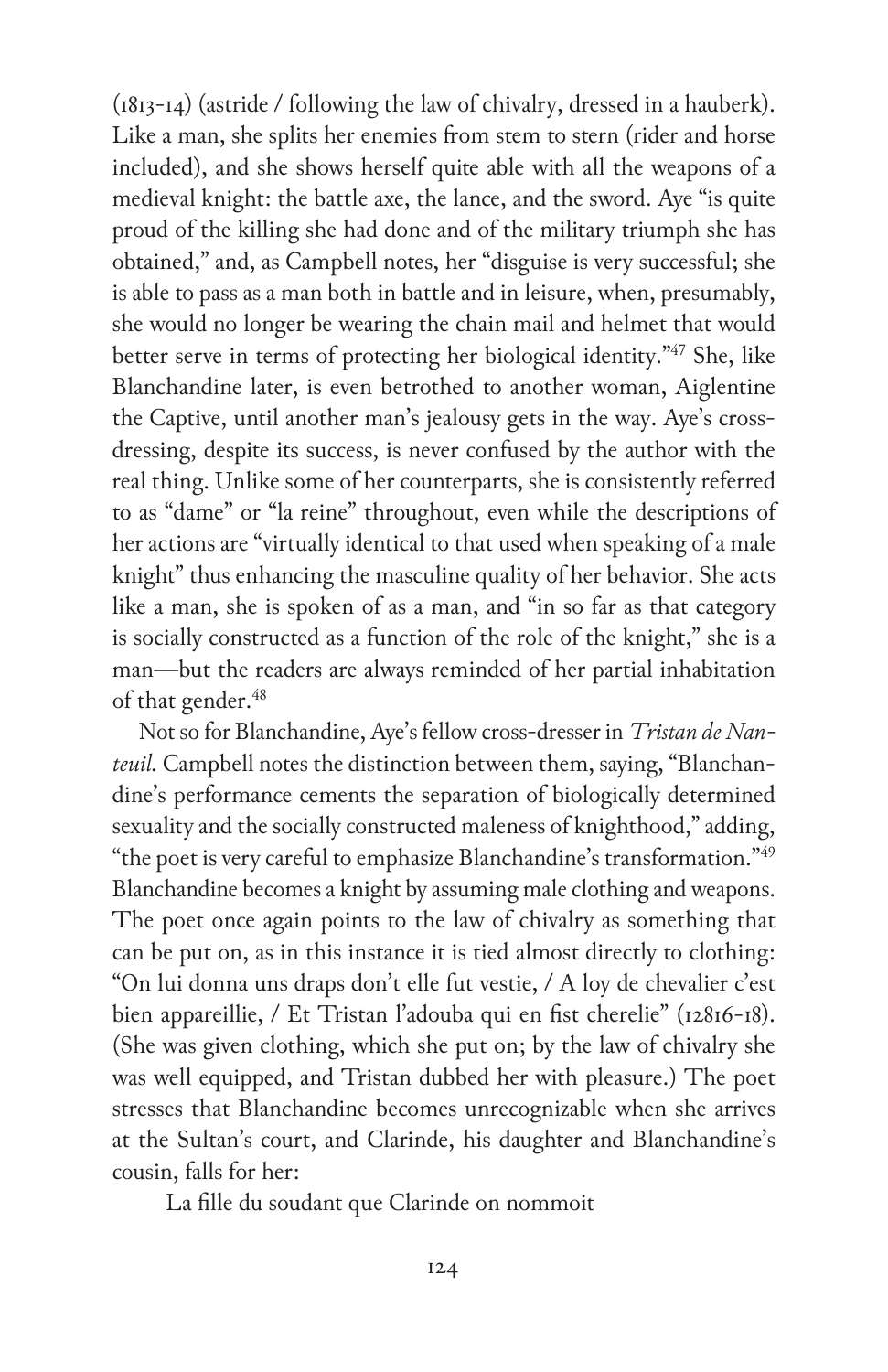Sur tous les chevaliers tengrement regardoit Blanchandine la belle qui sa cousine estoit. Germaine au roy son pere, mais ne la congnoissoit, Ançois pour chevalier moult bien le tenoit (12939-43).

[The daughter of the sultan who was named Clarinde, of all the knights, most tenderly regarded Blanchandine, the lovely, who was her cousin, through the king her father, but she did not know her. Instead she took her to be a well-made knight.]

When her cousin falls in love with her, Blanchandine insists that she cannot consort with a Saracen woman and is able to avoid a same-sex marriage for a while. However, when the Sultan dies and Clarinde takes over the kingdom (again, in a rather gender-bending moment, as she essentially becomes the Sultan herself ), she announces her marriage to the Christian knight Blanchandin. Campbell notes here that "performance aligned with socially constructed conceptualizations of gender is powerful; only the revelation of the female body, through sight or touch, can destabilize Blanchandine's incarnation of the female knight."50 Blanchandine does everything she can to avoid sight or touch, and her measures border on the comical. The audience discovers, for instance, "Qui la endoit dormoit, mais pas n'estoit sorvine; / Aid fut couchee adens la gracieuse fine: / Ne vault pas c'on luy voit tastans vers la boudine" (15444-47). (There she was sleeping, but she was not on her back; / Rather she was lying on her stomach, that clever beauty; / She didn't want anyone to feel her abdomen.) Finding her reluctant husband irritating and her situation untenable, Clarinde agrees to be baptized but insists that she and Blanchandin must enter the bath together. In a panic, Blanchandine wanders into the woods, where her anxiety about being exposed in a public bathing with Clarinde is assuaged by an angel sent from Jesus, who offers her the choice to become a man or a woman:

Or te made Jhesus qui le monde estora Lequel tu aymes mieulx, or ne me celles ja: Ou adés ester femme ainsy qu'i te cream Ou devenir ungs homs? A ton vouloir sera.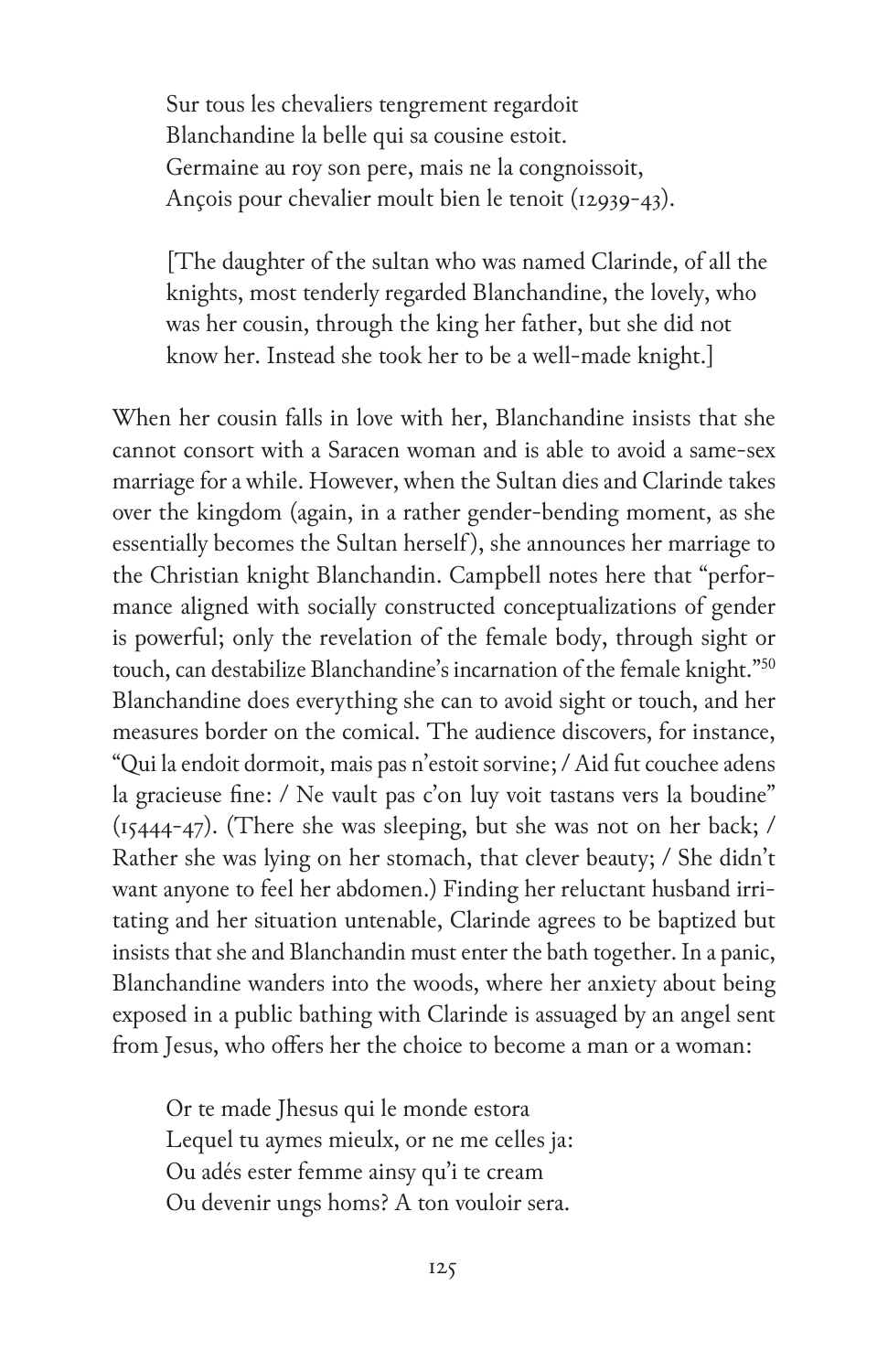Homs sera, se tu veulx, car il te changera Et te donrra tout ce qu'a home appertendra (16142-47).

[Now Jesus who created the world asks you Which do you prefer, do not hide it from me: From now on to be a woman, just as he created you, Or to become a man? According to your desire, it will be. You will be a man if you want, for He will change you And will give you all that belongs to a man.]

Choosing expedience based on her circumstances, Blanchandine becomes a man, and in the next scene is referred to as Blanchandin, the masculine form of his name, as he strips off his clothes in front of a large audience of young women. This scene appears in great contrast to the Blanchandine who slept on her stomach to hide her body; here "Blanchandins se desvest, ne s'y arrestés, / Et quant il fut tout nuz, vers la cure est allés / Devant mainte pucelle est muz desdan entrés. / La lui paroit le member qu'estoit gros et quarres" (16354-57). (Blanchandin undresses himself without hesitating / And when he was nude, he went towards the tub; / before many young maids he entered into it nude. / And there was his member, large and well formed.) Here the transformed body is the final sign of Blanchandine's change to Blanchandin; if she had all else "qu'a home appertendra" before, the "member . . . gros et quarres" stabilizes, "through sight and touch," what previously seemed to be. The graphic assurance of the productivity of Blanchandin's transformation is apparent in the immediate sexual activity and procreation that takes place: "La en fist Blanchandins et ses bons et ses grés, / Et engendra la nuyt, se dit l'autoriteés / Ung corps said debonnaires, sant Gilles et claimés (16401-3). (Blanchandin did all he wished and wanted with her / And that night as the authority states, he engendered / A noble, saintly body, called Saint Giles.) If here dynastic continuity is less imperative, giving birth to a saint certainly suggests that Blanchandine's transformation is divinely authorized and his body both functional and holy.

In *Yde and Olive*, when Yde is also forced into a bath that is designed to reveal her female body, an angel announces her sexual transformation: "aler / Il vois avoid dit voir, mais c'est passé: / Hui main iert femee, or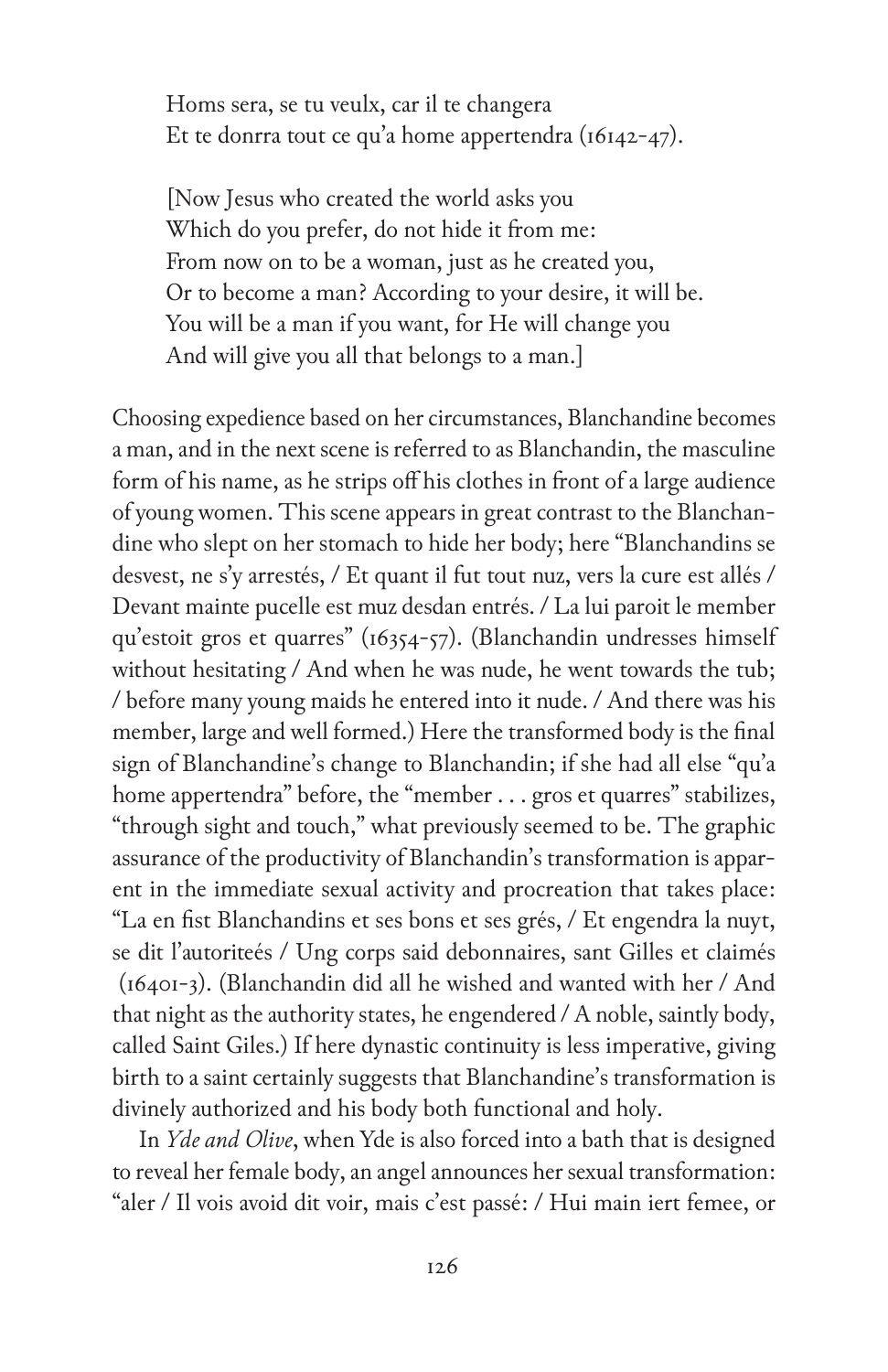est uns hom carnés" (7270-72). ("See / what you have said and seen, it has come to pass / that which was once a woman, is a now a man incarnate"), $51$  and the angel's words are greeted with assent from the assembled populace. Yde and Olive produce an heir and become the rulers of the Roman Empire and the Kingdom of Aragon. The early English translation of the poem adds, "our lorde god hath done her the grace for the goodness that is in her / he doth consent and wyll by his dyuyne puyssaunce / that she be changed in nature, and become a pargeyght man as all other be without any difference" (p. 729). The suggestion here is that Yde was a perfect man with only the single bodily difference, and the transformation which confirms her in her identity is treated as "a miracle that our lord god had sent by the prayer of Yde" (p. 729). The solution turns sorrow into joy as both Olive and the whole city of Rome rejoice in Yde's ability to escape execution and become their leader. Watt notes that "no one seems remotely perturbed by Ide's sex change; indeed . . . Ide is reconciled with the Emperor and welcomed back like a prodigal son by the King of Aragon."52 Valerie Hotchkiss points out about Yde's gendered and sexual identity, "Although Yde's struggle with sexual orientation receives little attention in the work, her marriage to Olive, her willingness to exchange physical signs of love, and her acceptance of sexual transformation indicate a character whose male disguise influenced sexual orientation and resulted in a permanent (and authentic) male identity."53

In a sense, Yde's disguise becomes her identity. Like the Ovidian story of Iphis and Ianthe from which it is distantly drawn, the only solution to a transsexual dilemma like this one is to transform the body to match Yde's gendered identity. Indeed, there is a sense within the narrative that Yde's and Olive's relationship, even before Yde's literal sex change, occupies a positive space. Olive is not distressed to learn that her husband is a woman, calling her "my tresdoulce amye" (my very sweet beloved) and expressing horror only that Yde came to Rome to escape the advances of her own father. In a simple sense, Yde is a man in every way that counts, and Olive continues to desire her—the text notes that "Dont ont l'un l'autre baisie et accolee; / En cele nuit n'i [ot] cri ne melle" (7190-91). (Therefore they kissed and caressed each other / in that night neither crying nor fighting.) Watt's analysis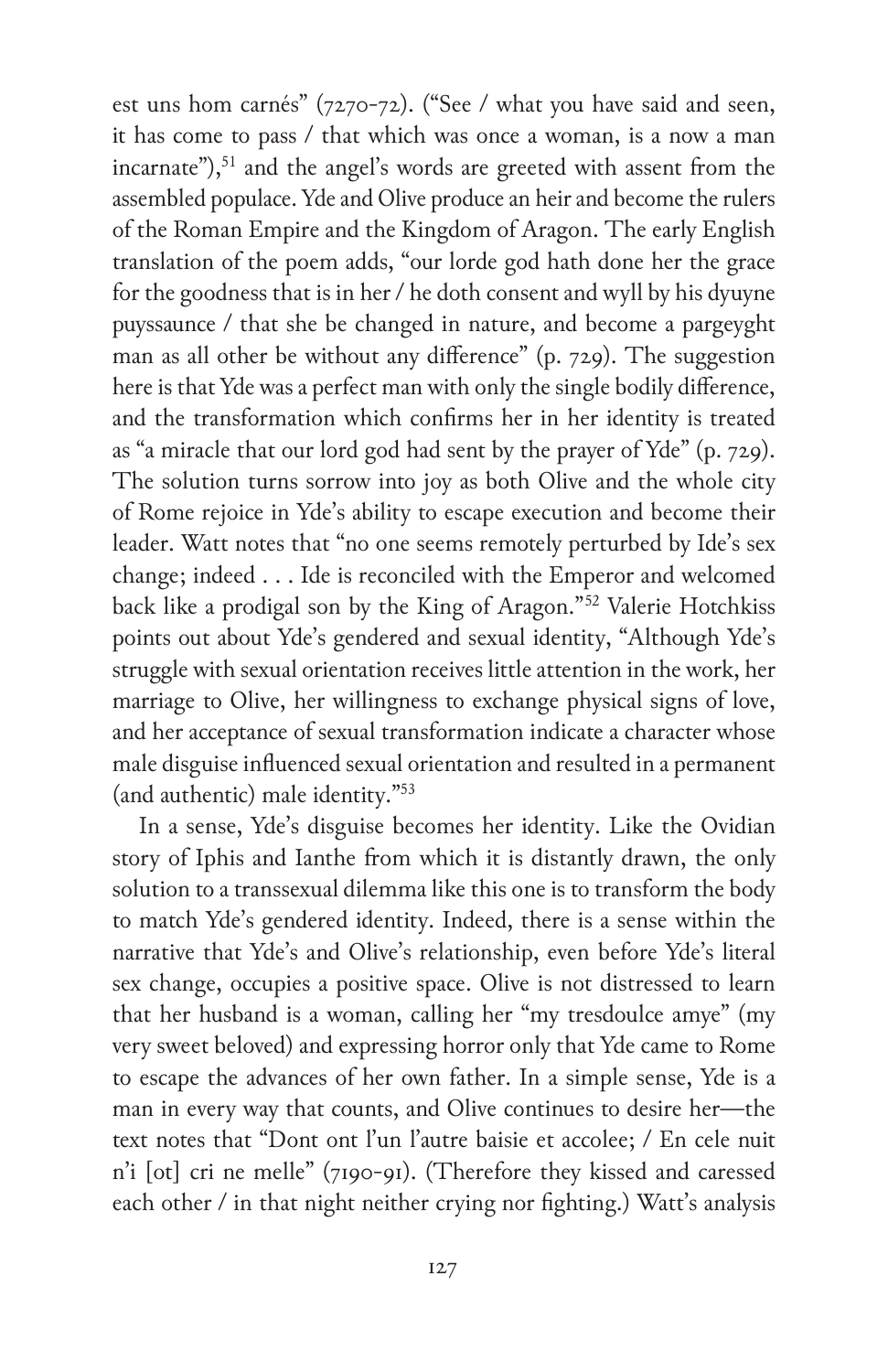of the late middle-English translation of this poem studies the phrase "clippen and kissen." Her examination of the *Middle English Dictionary* suggests that while the phrase certainly means "embracing and kissing" in a variety of affectionate and reconciliatory contexts, a secondary meaning is explicitly sexual, suggesting that "clipping" and "kissing" can have "overtly sexual connotations, and is sometimes used, apparently euphemistically, to refer to (heterosexual) sexual intercourse."54 While the specific sexuality of both *Yde et Olive* and *Tristan de Nanteuil* have been discussed in detail, what is important for this discussion is that even the description of their lovemaking has a transgender context. If "clipping and kyssyng" imply heterosexual coupling, then Yde continues to inhabit a male identity while simultaneously confessing to her female body.55 Or, as Watt comments, "Even in the bedroom, Ide is unwilling to abandon her male identity. Like Olive, she soon begins to value their marital relationship."56

Klosowska sees that "the hierarchy established in the romance privileges same-sex marriage over incest, a heterosexual transgression."57 The marriage vows made between Yde and Olive before Yde's transformation are "the only ones quoted in the text. The public one receives no symmetrical treatment—it is simply reported to have taken place."58 Therefore, the audience who is privy to the private exchange is in the position to authorize this marriage, even before it is normalized through Yde's sex change. The populace's anxiety about a female marriage which, like incest, disrupts partriarchal social order and heteronormative assumptions, focuses, as in *Silence*, on inheritance and reproduction. However, the angel's intervention which transforms Yde allows Olive's almost instantaneous pregnancy and the production of an heir to both kingdoms, thus resolving all the gaps and fears brought forward in the work. The ability of the transman Yde and Olive to become the rulers of Rome and Aragon (resolving the problem that caused Yde to run away disguised as a man in the first place) shows them productive in work. Producing Croissant, confirming the poem's generational imperatives, shows how this transformation is authorized. Yde stands for a series of moral principles—the avoidance of incest, bravery, loyalty, faith, and dynastic preservation.

There is no question that all these works expose the disruptive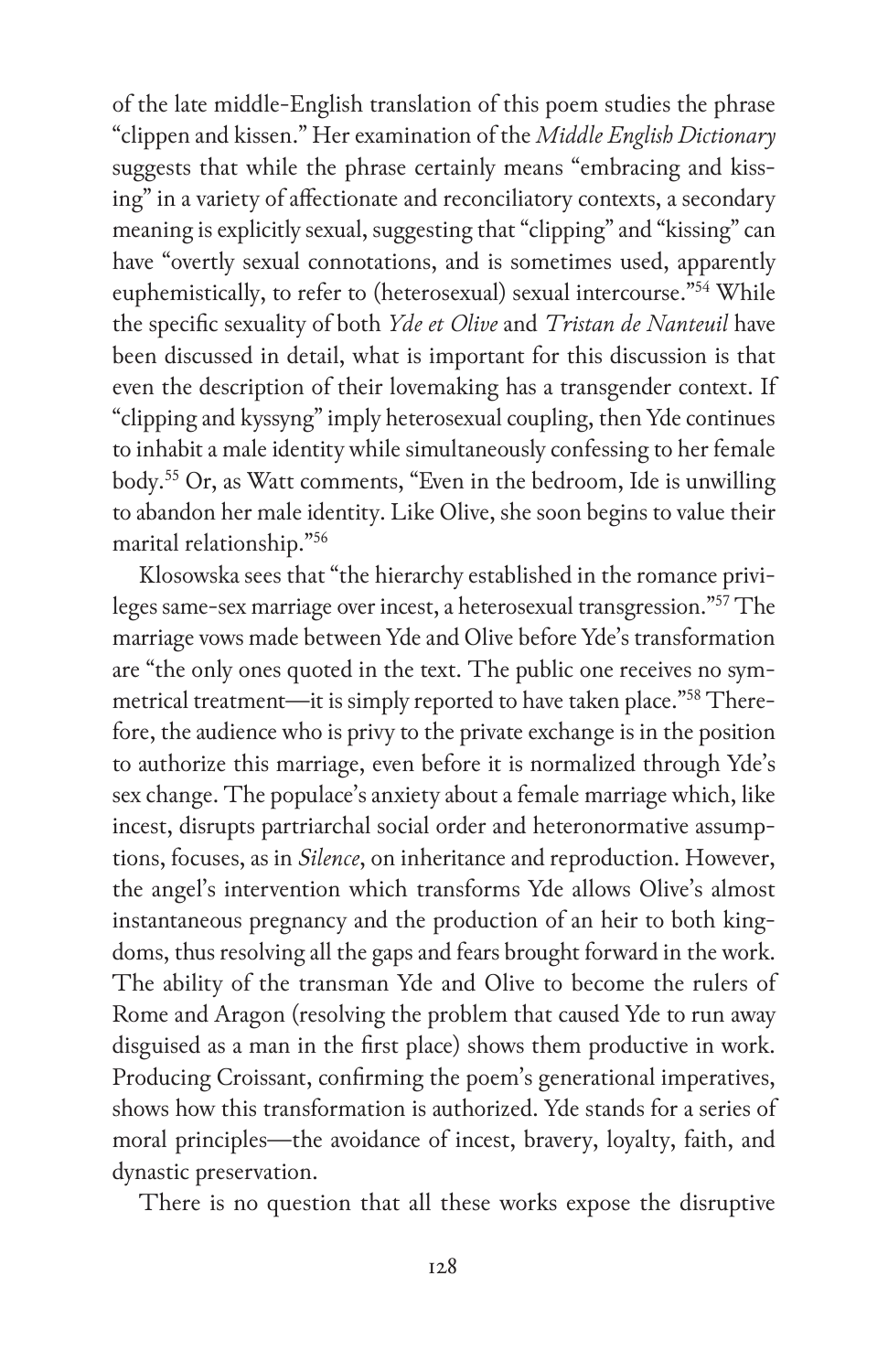potential of gender fluidity. Valerie Traub argues that by cross-dressing, women do not simply perform masculinity in an imitative way, nor do they simply occupy a man's position. She suggests instead that they reinscribe gender transgressively by deconstructing the notion of "man" entirely, suggesting that the original or real "man" may itself be an image.59 Speaking of *Yde and Olive*, Watt notes that "the distinction between sex and gender is an unstable one. It is never entirely clear to what extent Yde's masculine and feminine qualities are either "natural" or performed."60 Or, to quote Szkilnik, "if women can indeed change their 'nature' and perform as well as men, . . . if gender boundaries are fluid, it might mean that there actually is no female 'nature,' nor is there male 'nature,' outside of biological difference." <sup>61</sup> And once that is changed, even that becomes questionable, or at least alterable, as Szkilnik adds "only flesh can, in its bareness, dispel falsehood and exhibit reality."62 Richard F. Doctor, a psychologist of transgender experience, finds that "the cross-gender identity seems to grow stronger with practice and with social reinforcements."<sup>63</sup> The longer Yde (or her counterparts) passes as a man, the more fully she inhabits male identity. If Yde's cross-dressing tells us what happens when female identity is changed for male on the surface, Yde's transforming body asks what happens when the flesh itself changes, when the falsehood it dispels is the "truth" of her same-sex marriage to Olive, and the "reality" it exhibits is not the apparent reality under which the romance has operated for the balance of the story. While it is possible to read the ending of the tale as a quest for normativity—medieval romance cannot have two women married to each other—it is also possible to understand this transformation as a rejection of normativity—Yde's dressing and behaving like a man ultimately make her a man. Nature, it would seem, may finally conform to Nurture rather than oppose it.

As in *Silence*, nurture and nature vie with each other in the construction of identity. While Silence is raised as a boy, Yde may be raised more traditionally female, but the narrator often chooses to point out that she does not really mature. She is easily able to pass as a boy at least in part because her breasts have apparently not developed, and her portrait edges on the androgynous. Again, within a transgender framework, it is possible to see Yde as hormonally ambiguous; she may really not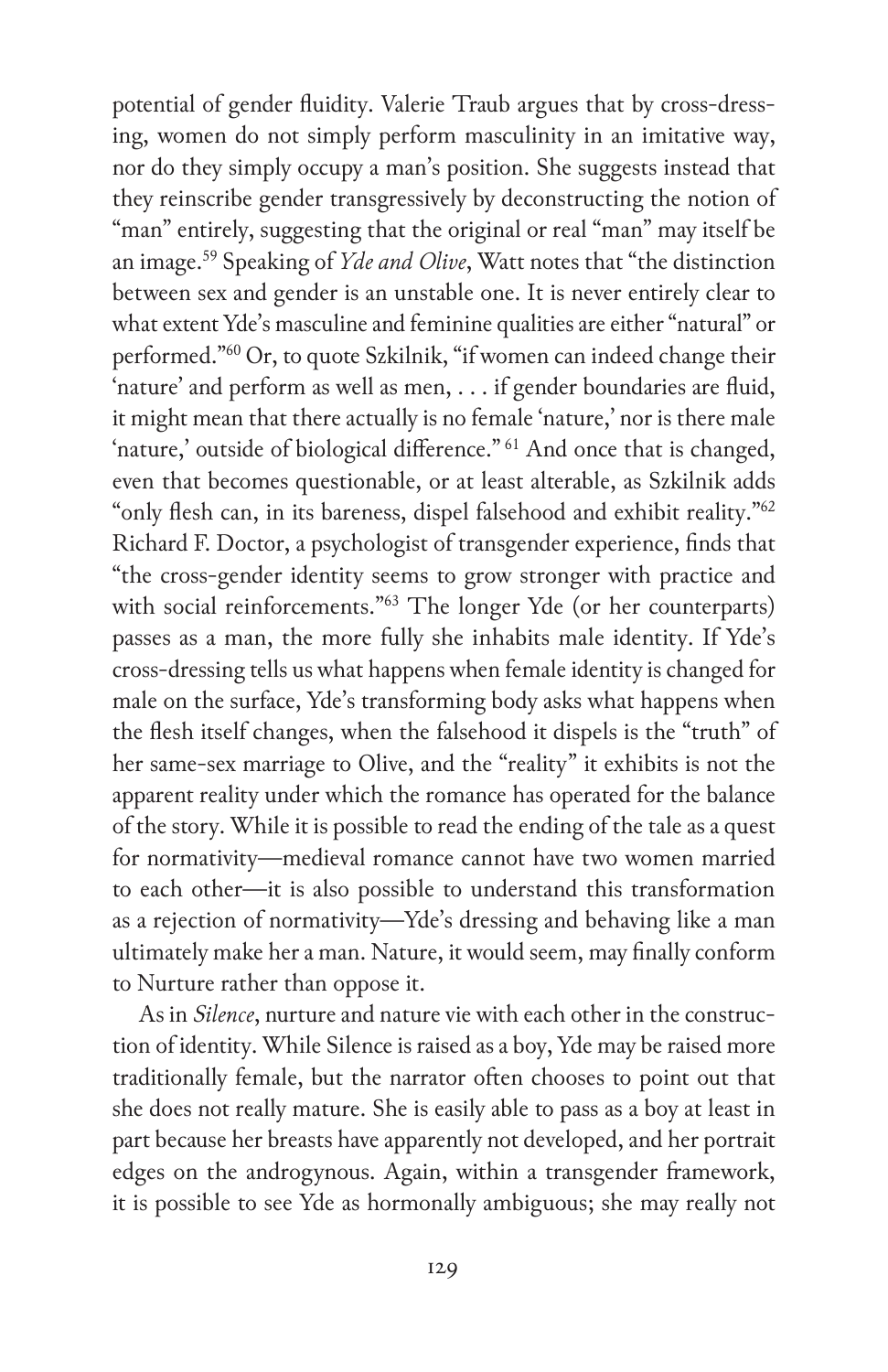be a woman, or she may be something in between. This, however, is speculative, but it is safe to say that in choosing to facilitate her own escape by turning into a boy, she seems to go through a transformation as psychological and physical as it is visual. As Watt notes, her "values, attributes, and body metamorphose as well. All she lacks is the male organ, although the fact that Yde carries a staff and a sword is crudely suggestive of her new-found virility."<sup>64</sup> These are not just window dressing either (think, for instance, of Viola's inability to duel with Sir Andrew Aguecheek in *Twelfth Night* because she's not really a man). Yde knows instinctively how to fight and rousts several robbers in her travels even before she distinguishes herself in battle. And in a side note, she also seems quite comfortable in masculine language, calling her foe a "fil a putain" (son of a whore) right before she stabs him, which by medieval standards anyway, is certainly "most unladylike speech," as Jacqueline de Weever daintily notes.<sup>65</sup> On top of that, she defeats another group of robbers in a wrestling match.

In leaving home and pursuing a quest, she undertakes the traditional romance journey, so often associated with masculine development, growing from squire to knight (and eventually to emperor). If in Yde's case this is the most literally performed, it is echoed in the others. Don Martinos goes to war; Silence becomes a jongleur, runs away from his fosterage, and later saves King Evan in battle; Christine de Pizan, in her male guise, becomes the breadwinner and salvation of her family. While he does so somewhat derisively, David Valentine notes that many transgender works argue or imply that "transgender practices or identification are potentially socially transformative." In the case of these narratives, this argument is thus substantiated.<sup>66</sup> Transgendering whether temporary or permanent—subverts various kinds of masculine and normative power by making it accessible rather than exclusive. It is the process in these narratives by which strict rules and expectations are undermined. Each example is held up against patriarchal social orders that limit and restrict feminine potential. The normal expectations of medieval femininity provide Christine with no solution to her difficulties other than remarriage. By becoming male, she instead finds an alternative through her writing career, and her later praise of Joan of Arc as uniquely able to save a monarchy and country domesticated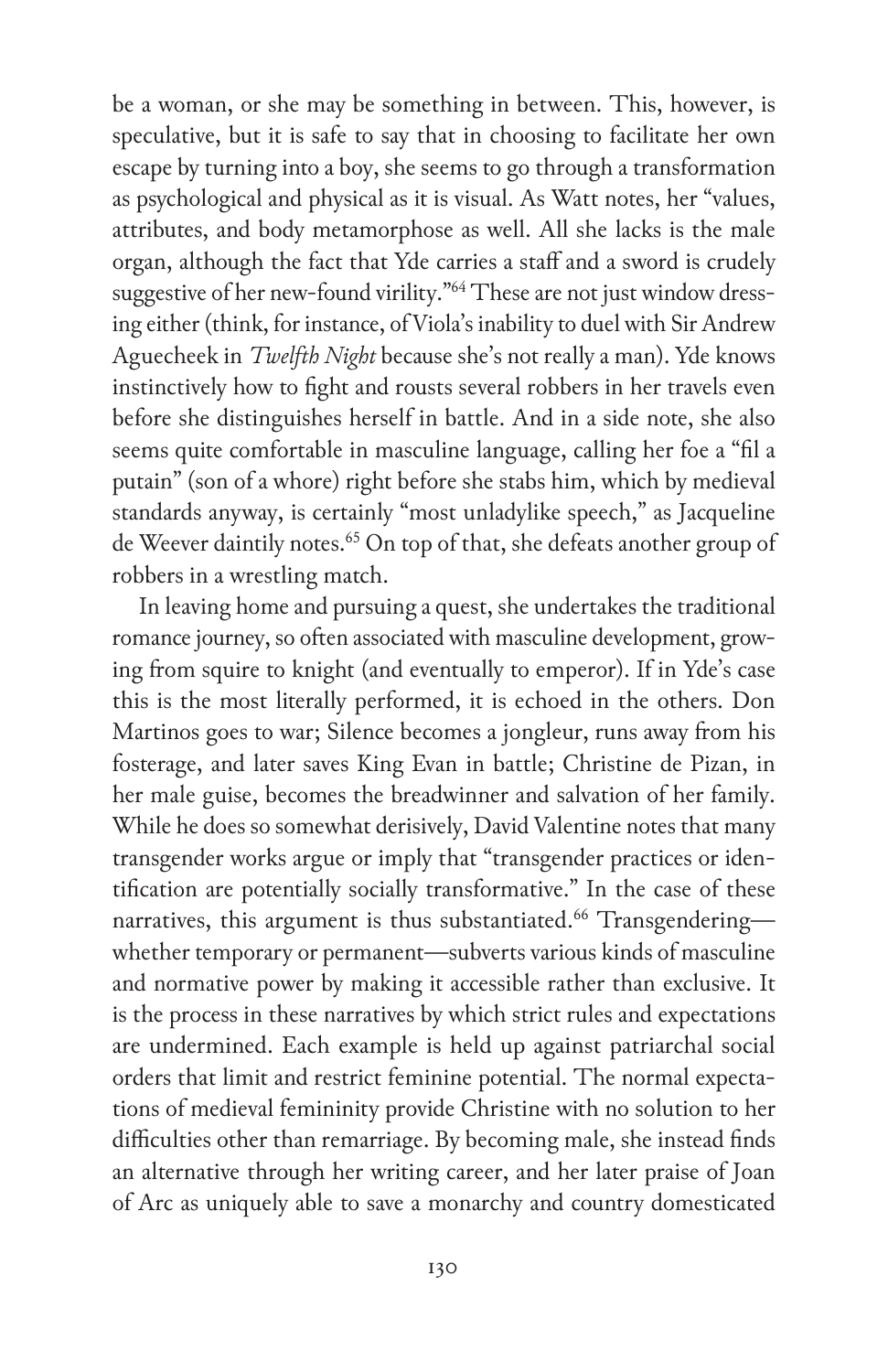to the point of impotence through her male disguise echoes Christine's conviction in the value of subverting gender norms. Silence's masculine upbringing functions as a slap against the repressive legal system that King Evan enacts; undertaken to subvert his laws, it ultimately results in overthrowing them. Nearly forced into an incestuous marriage by dynastic necessity, Yde changes from the passive pawn in a masculine game into its primary player.

The difficulty of these works is reading the balance between normativity and radicalism they offer. While each ultimately delivers a return to conventional order, the methodology of that return is itself transgressive. Each text accepts the primacy of conventional gender roles, heterosexual and productive marriage, and the authority of the biological body in determining identity. However, each of these seemingly normative terms is undermined by its construction, and in a sense the terms undercut each other as well. If masculinity and femininity (or even, perhaps, femaleness and maleness) are stereotypically defined in the works, all of them suggest that one does not need to be sexed male or female to inhabit that gender. Indeed, the texts imply, biological women make more ideal masculine men than biological men do as Yde, Blanchandine, Silence, and Don Martinos all best men at their own game, embodying masculine values more fully than their male-men counterparts do. Therefore, natural sex does not imply success in its linked gender; these works suggest quite the opposite. Heterosexual marriage is twice the result of a same-sex union. The sex change follows the marriage commitment and desire of the couples for each other, and in each case, authorizes the seemingly "problematic" marriage by allowing it to continue rather than destroying it. As a result, the biological body—at least in *Yde et Olive* and *Tristan de Nanteiul*, although this is also suggested in Christine's *Mutacion de Fortune*—may be the ultimate arbiter of one's identity, but that body itself can be fluid and changeable, ready to meet the demands of circumstance rather than controlling them.

The tension in transgender studies is primarily between performance and essentialism, a debate that sounds strikingly familiar to readers of *Silence*. Is gender ultimately only a series of behaviors and actions socially constructed to determine masculinity and femininity, or is it linked to some kind of biological imperative, genetic or chromosomal, and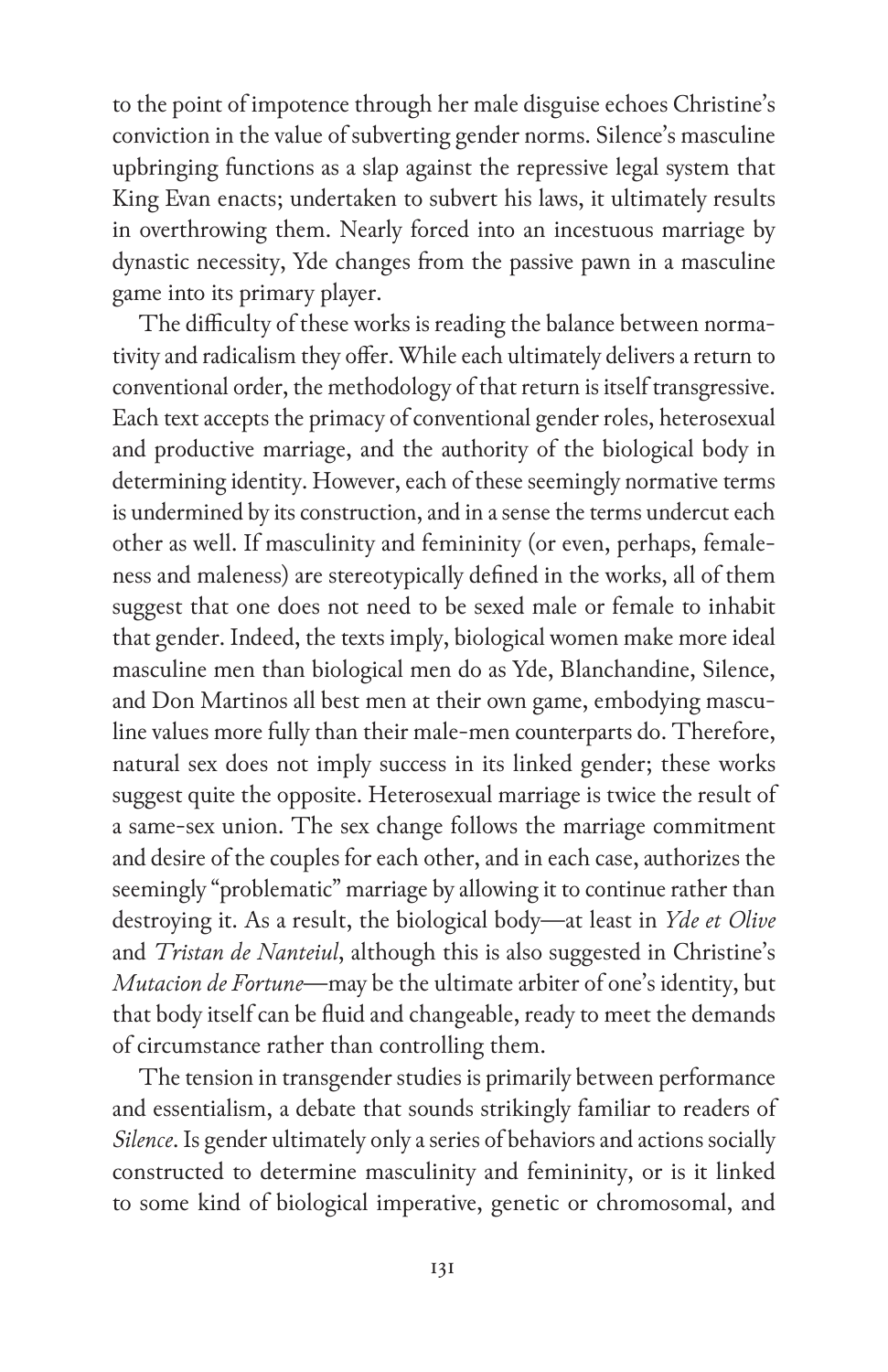therefore essential to the person, regardless of what the external body implies? Is a transgender person ultimately choosing a different performance than the one attached to its physical body or inherently "hardwired" male or female despite the physical body? While the medieval material does not offer any resolution, it certainly replicates the tension, in the debates between Nature and Nurture in *Silence*, and in the resolutions to the poems. While *Silence* and "La Doncella que fue a la Guerra" ultimately suggest an unchangeable, biological creation of gender located in a body that determines identity more than any performance, *Yde et Olive* and *Tristan de Nanteiul* imply that biology is in the service of identity. If it is Merlin who unmasks Silence, it is God who defines Yde and Blanchandine as male, a confirmation of what has become their essential identities. In the medieval responses to a very contemporary debate, we are reminded that everything new is old again.

While explicit reactions to these texts have not survived, their very repetition suggests continued engagement with the questions they raise. "Yde et Olive" appears in a late-Middle-English translation of a later French version of *Huon de Bordeaux* and again as a play in 1454; there are multiple versions of "La Doncella que fue a la Guerra;" and Christine repeats her own formulation in *L'Avision Christine*. *The Roman de Silence* and *Tristan de Nanteiul* exist in unique manuscripts, but they are hardly unique examples of female cross-dressing in medieval narrative, although each presents distinct additions to the debate.<sup>67</sup> This suggests that medieval audiences were, at the very least, intrigued by narratives of gender inversion. Christine de Pizan's aforementioned praise of Joan of Arc in the "Ditié" implies a kind of support for her own metaphoric translation, and continuation of the cross-dressing plots in Shakespeare and the man-woman from the Mummers Plays also suggests that as a topic, the boundaries of gender and identity are always fascinating and never resolved.

Rather than offering a resolution to the question of the source of gender identity, what unifies these narratives, from Christine's metaphorical transformation to Yde's literal one, is a kind of generational imperative. Gender operates in the service of generation: Christine must assume masculine form to rescue herself and her family from destitution and despair; Silencia must become Silentius at first to keep land and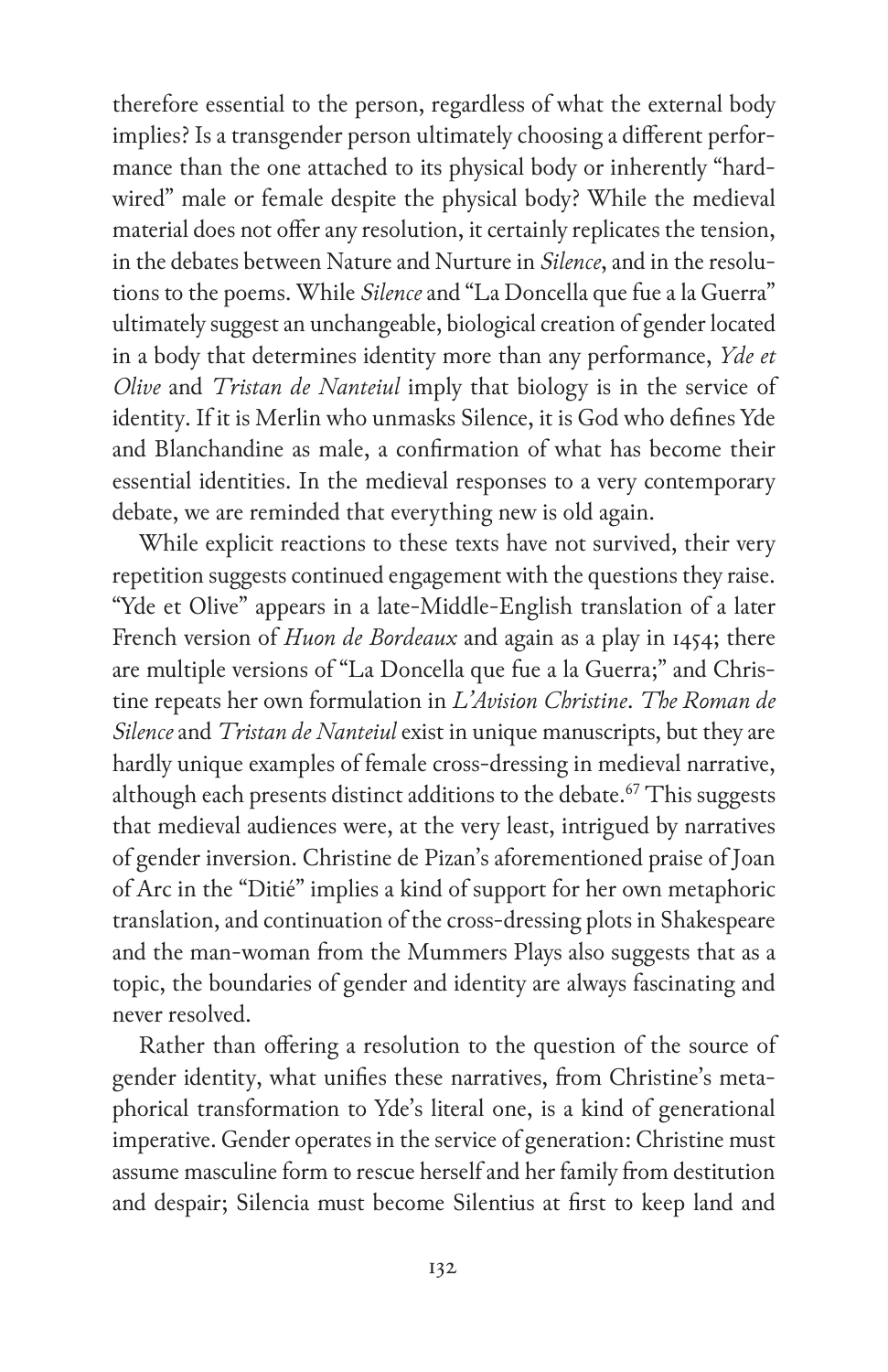property in the family, and eventually to rescind King Evan's sexist and restrictive laws; the Doncella must fulfill her father's military duties and serve the King; Yde must, in a sense, escape her father to embody him, so that as a man, she can become the King of Aragon. In all cases, we are offered a political vision which allows women a potential entrance, through performance as or transformation into men. Klosowska suggests that this cross-gendering is a kind of segmentation and recombination. She notes, "the elements that constitute a gender syntagm—physiology, clothes, language, emotions—are cut up and pasted together in a new phrase, corresponding to composite gender, inscribed somewhere on a continuum whose extremes—masculine and feminine—are perhaps only theoretical."68 Thus it is the radical nature of these transforming bodies, both those that change for a time and those that change permanently, that destabilizes the nature and function of gender in romance entirely.

*Seton Hall University*

## **O**U END NOTES

1. This title is an homage to Virginia Price's book, *How to be a Woman, Though Male* (Los Angeles: Chevalier Publications, 1971). Price is sometimes given credit for inventing the term "transgender": "though she most frequently used other terms, Price is represented as using this concept—or variations of it—to describe those who, like her, lived full time in a gender other than that to which they were ascribed at birth, but with surgical intervention." David Valentine, *Imagining Transgender*: *An Ethnography of a Category* (Durham, NC: Duke University Press, 2007), 32.

2. The Kinks, "Lola," *Lola versus Powerman and the Moneygoround, Part I,* prod. Ray Davis, Pye/RCA Records, 1970.

3. Quotations from *La Mutacion de Fortune* are from Christine de Pizan, *Le Livre de la Mutacion de Fortune*, *publié d'après les manuscrits par Suzanne Solente.* Publicacions de la Société des anciens textes français, v. 87 (Paris: A&J Picard, 1959) and are cited by line number. Translations are from Diane Bornstein, *Ideals for Women in the Works of Christine de Pizan* (Detroit: Wayne State University Press, 1981) unless noted otherwise.

4. These two subsequent translations are by Nadia Margolis, "The Mutation of Fortune," in Charity Cannon Willard, ed., *The Writings of*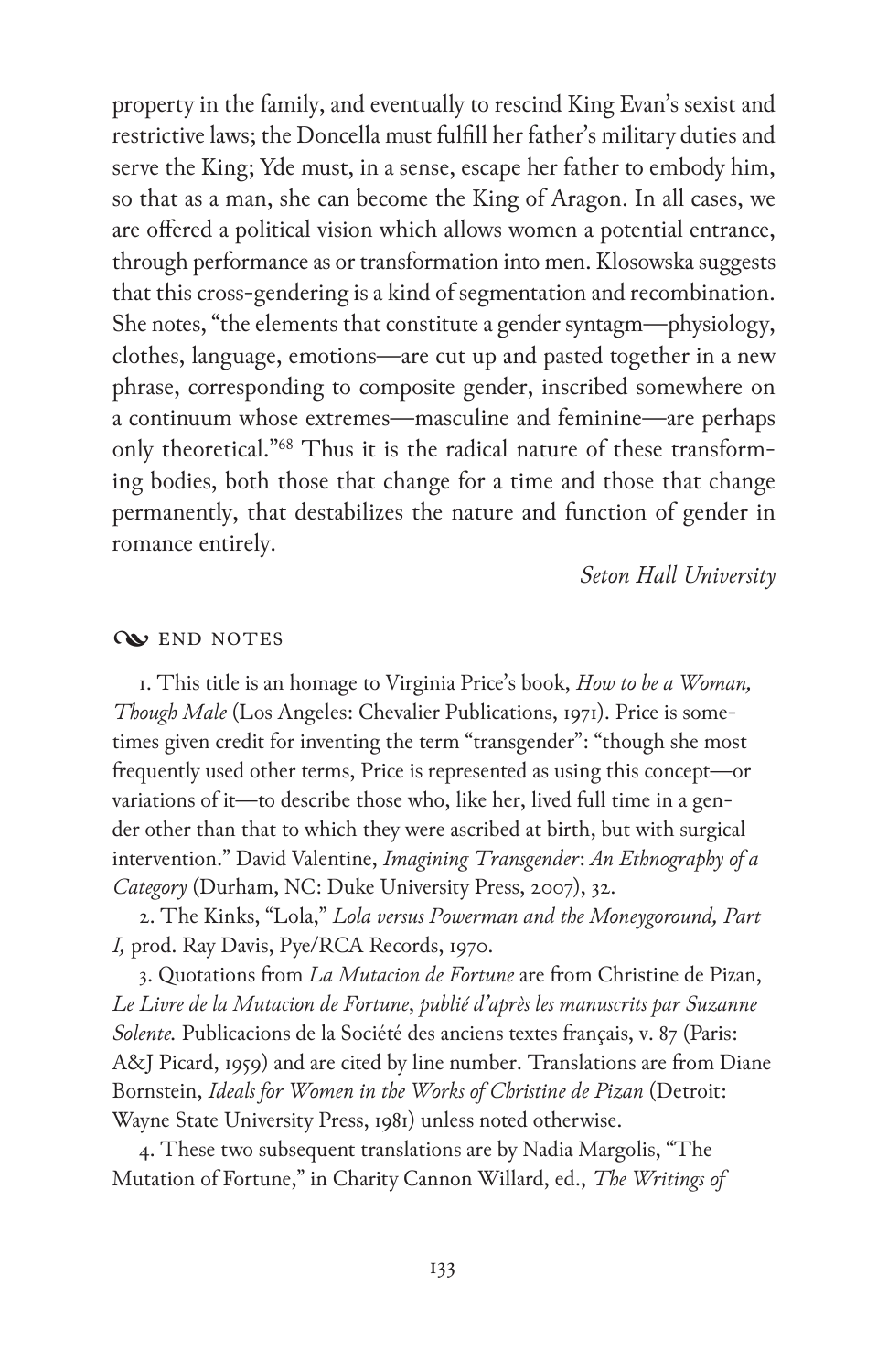*Christine de Pizan* (New York: Persea Books, 1994), 127.

5. Christine de Pizan, "The Poem of Joan of Arc," in *The Writings of Christine de Pizan*, ed. Willard, 359.

6. Judith Butler, *Gender Trouble: Feminism and the Subversion of Identity* (New York: Routledge, 1990), xv.

7. Judith Halberstam, *In a Queer Time and Place: Transgender Bodies, Subcultural Lives* (New York: New York University Press, 2005), 49.

8. Simon Gaunt, *Gender and Genre in Medieval French Literature*, Cambridge Studies in French 53 (Cambridge: Cambridge University Press, 1995), 22.

9. Anne Rosalind Jones and Peter Stallybrass, "Fetishizing Gender: Constructing the Hermaphrodite in Renaissance Europe," in *Body Guards: The Cultural Politics of Gender Ambiguity*, ed. Julia Epstein and Kristina Staub (London: Routledge, 1991), 81.

10. Michelle Szkilnik, "The Grammar of the Sexes in Medieval French Romance," in *Gender Transformations: Crossing the Normative Barrier in Old French* Literature, ed. Karen J. Taylor (New York: Garland, 1998), 63.

11. Ibid., 64-65.

12. Keith Busby,. "*Plus ascesmez qu'une popire*: Male Cross-Dressing in Medieval French Narrative," in *Gender Transformations*, 45.

13. Ibid., 48.

14. Ibid.

15. Ibid., 51. The quotations from these texts, cited by line numbers, and Busby's translations are taken from this article.

- 21. Ibid., 53.
- 22. Ibid., 45.
- 23. Ibid., 52.

24. Diane Watt, "Read my Lips: Clipping and Kyssyng in the Early Sixteenth Century," in *Queerly Phrased; Language, Gender and Sexuality*, ed. Anna Livia and Kira Hall (New York: Oxford University Press, 1997), 168.

25. Jay Prosser, *Second Skins: the Body Narratives of Transsexuality* (New York: Columbia University Press, 1998), 9.

26. Szkilnik, "Grammar of the Sexes," 62.

<sup>16.</sup> Ibid., 47.

<sup>17.</sup> Ibid., 48.

<sup>18.</sup> Ibid., 50.

<sup>19.</sup> Ibid., 51

<sup>20.</sup> Ibid., 52.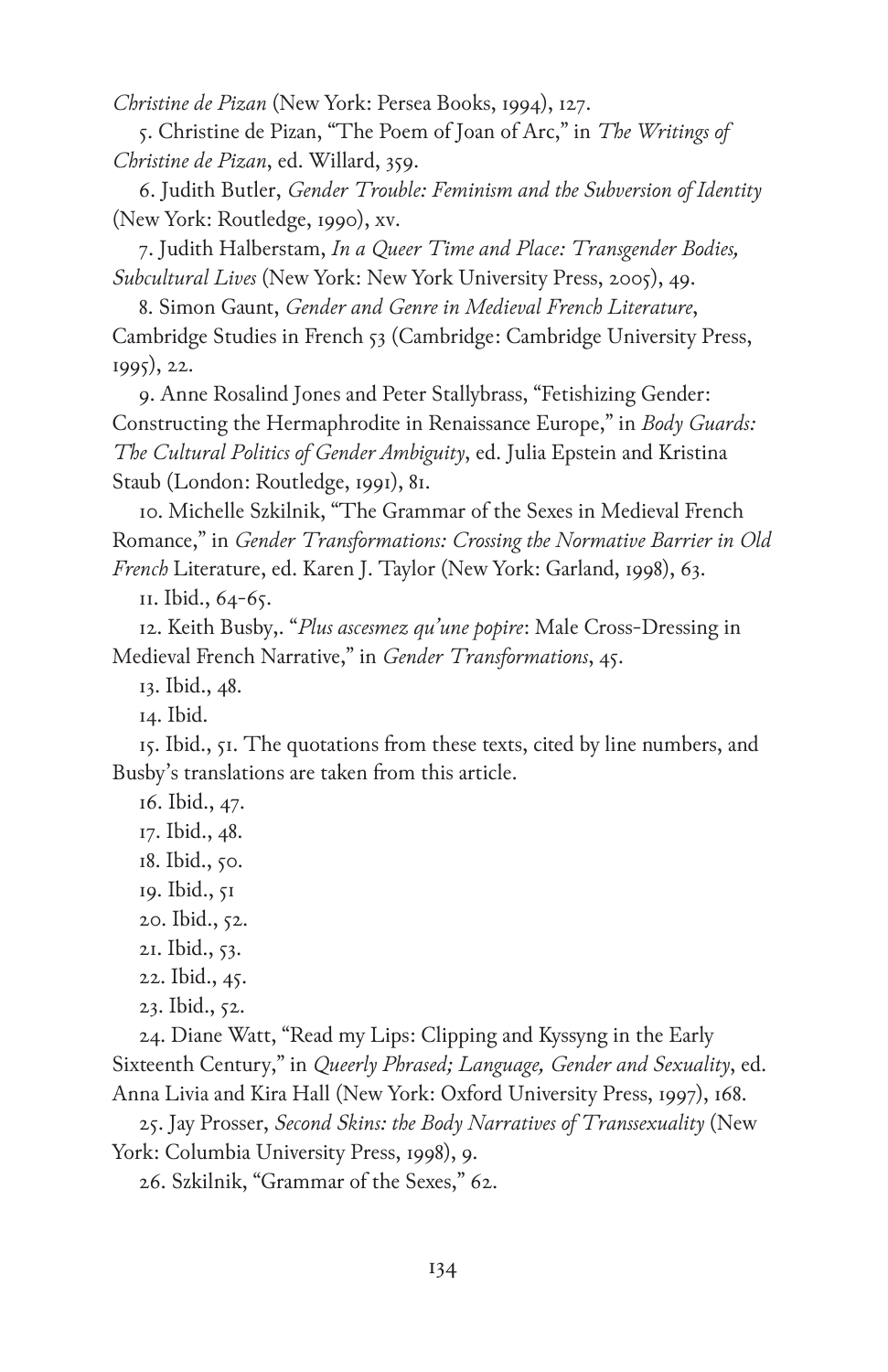27. Ibid., 69.

28. Watt, "Read my Lips," 168.

29. Peggy McCracken, "The Boy who Was a Girl: Reading Gender in the *Roman de Silence*" *Romanic Review* 85, no. 4 (1994): 517-36; 517.

30. Ibid., 517.

31. Ibid.

32. Anna Klosowska, *Queer Love in the Middle Ages* (New York: Palgrave Macmillan, 2005), 72.

33. Ibid., 73.

34. Ibid., 79.

35. Watt, "Read my Lips," 173.

36. Quotations from the *Roman de Silence* are taken from *Silence: A Thirteenth Century French Romance*, ed. and trans. Sarah Roche-Mahdi (East Lansing, MI: Colleagues Press, 1992), cited by line numbers.

37. I would like to thank the *Medieval Feminist Forum* editors, Marla Segol and Ilan Mitchell-Smith, as well as the reviewers, for pointing out the way the name Silence points to various textual and cultural anxieties.

38. Kate Mason Cooper, "Elle and *L*: Sexualized Textuality in the *Roman de Silence*," *Romance Notes* 25, no. 3 (1985): 344.

39. Halberstam, *In a Queer Time*, 52.

40. Ibid., 51-52.

41. There are many versions of "La Doncella que Fue a la Guerra." Quotations come from the version in Damaso Alonso's collection of medieval Spanish poetry, *Cancionero y Romancero Español* (Estella, Navarre: Cráficas Estella, S.A., 1982). "La Doncella" is found on pp. 198-201. A translation of a different version of the poem can be found in *The Defiant Muse: Hispanic Feminist Poems from the Middle Ages to the Present*, ed. and trans. Angel Flores and Kate Flores (New York: The Feminist Press, 1986). Their "Doncella" poem, called, "La niña guererra" or the "Warrior Girl" can be found on pp. 2-7. The translations of the version from Damaso Alonso's collection are my own. I would like to thank Matthew Escobar for his assistance with finding editions and information about this poem.

42. Quotations from *Tristan de Nanteuil* are from *Tristan de Nanteuil: Chanson de Geste Inédite*, ed. K. V. Sinclair. (Assen: Van Corcum and Company, 1971) cited by line number. Translations are from Kimberlee Campbell, "Acting like a Man: Performing Gender in *Tristan de Nanteuil*," in *Cultural Performances in Medieval France: Essays in Honor of Nancy Freeman Regalado*, ed. Eglal Doss-Quinby, Roberta L. Kreuger, and E. Jane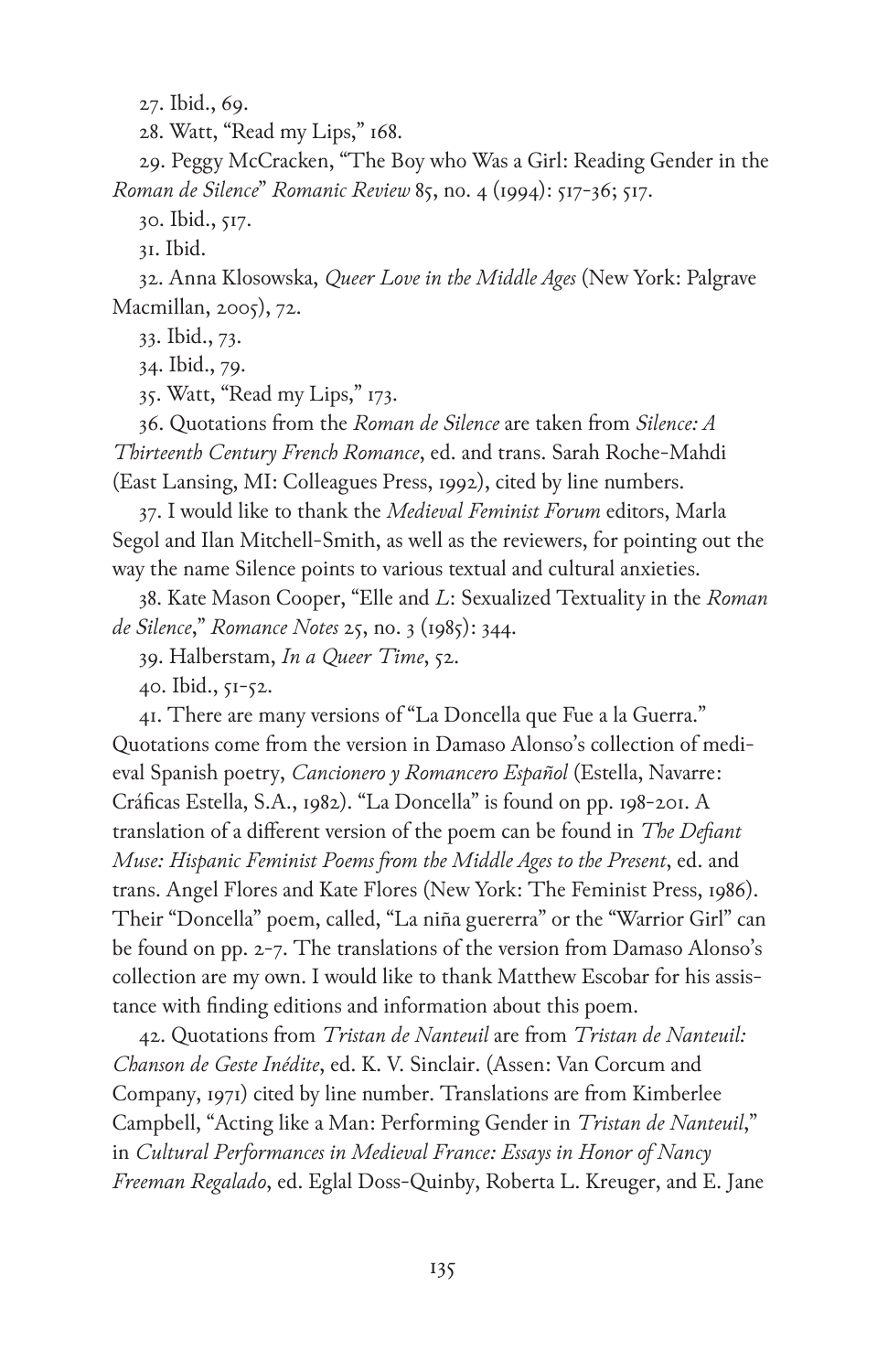Burns (Woodbridge, Suffolk: D. S. Brewer, 2007).

- 43. Campbell, 83.
- 44. Gaunt, *Gender and Genre*, 22. Also quoted in Campbell, 79.
- 45. Gaunt, 22.
- 46. Campbell, "Acting like a man," 85.
- 47. Ibid..
- 48. Ibid., 86.
- 49. Ibid., 86-87.
- 50. Ibid., 87.

51. Quotations from *Yde et Olive* are from Barbara Anne Brewka,

*Esclarmonde, Clarisse et Florent, Yde et Olive I, Croissant, Yde et Olive II, Huon et les Geants, Sequels to Huon de Bordeaux, as Contained in Turin Ms. L. II. 14: An Edition* ( PhD diss., Vanderbilt University, 1977; Ann Arbor, MI: University Microfilms)*.* Translations are my own. Additional translations are from *Duke Huon de Burdeux: English Charlemagne Romances. Done into English by Sir John Bourchier, Lord Berners*, . . . *1534*. ed. S. L. Lee, The English Charlemagne Romances [pts. 7-9], Early English Texts Society, Extra Series 40 & 41 (London: Early English Text Series, 1883).

52. Watt, "Read my Lips," 174.

53. Valerie R.Hotchkiss, *Clothes Make the Man: Female Cross-Dressing in Medieval Europe* (New York: Garland Press, 1996), 116.

54. Watt, 169.

55. Along with Watt and Klosowska, see Francesca Canadé Sautman, "What Can They Possibly Do Together? Queer Epic Performances in *Tristan de Nanteuil*" in *Same Sex Love and Desire Among Women in the Middle Ages,* ed. Francesca Canadé Sautman and Pamela Sheingorn (New York: Palgrave Macmillan, 2001).

56. Watt, "Read my Lips," 173.

57. Klosowska, *Queer Love*, 109.

58. Ibid., 110.

59. Valerie Traub, "The (In)Significance of 'Lesbian' Desire in Early Modern England," in *Erotic Politics: Desire on the Renaissance Stage,* ed. Susan Zimmerman (London: Routledge, 1992), 155. Also quoted in Diane Watt, "Behaving Like a Man? Incest, Lesbian Desire, and Gender Play in *Yde et Olive* and its Adaptations," *Comparative Literature* 50, no. 4 (1998): 274.

60. Watt, "Behaving Like a Man," 274.

61. Szkilnik, "Grammar of the Sexes," 79.

62. Ibid., 76.